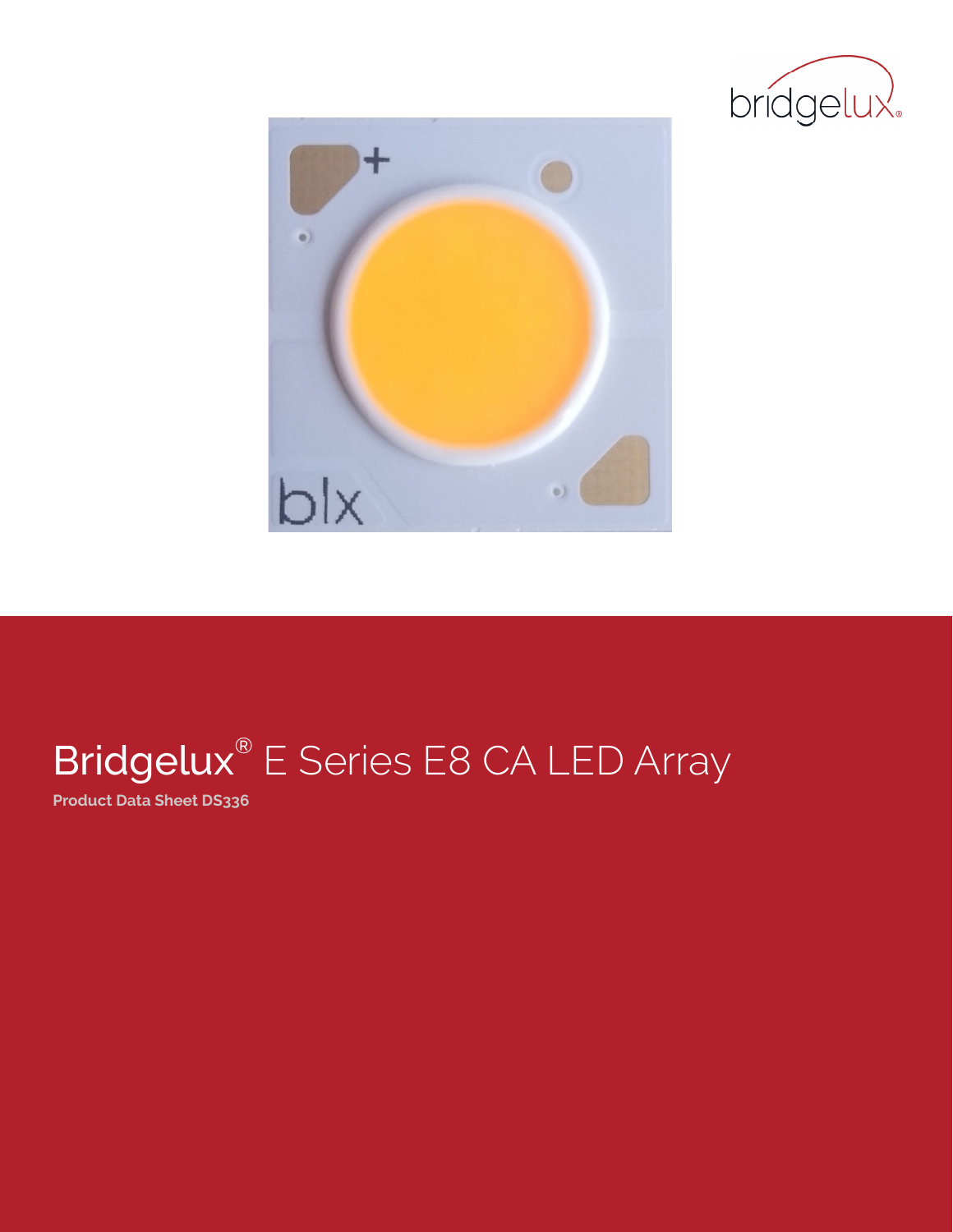

# Introduction

The Bridgelux E Series LED array products deliver high quality light in a compact and cost-effective solid-state lighting package. These chip-on-board (COB) arrays can be efficiently driven at twice the nominal drive current, enabling design flexibility not previously possible. The E Series E8 CA is designed to support a wide range of luminaires and replacement lamps for both indoor and outdoor general lighting applications with highly competitive cost and good performance.

E Series E8 CA is available in a variety of electrical, CCT and CRI combinations providing substantial design flexibility and energy efficiencies.

Typical applications include replacement lamps, task, accent, spot, track, wide area, security, wall pack and down lights.

### **Features**

- Compact, high flux density light source
- Uniform, high quality illumination
- Streamlined thermal path
- ENERGY STAR® / ANSI compliant color binning structure with 2, 3 and 4 SDCM options
- Higher energy efficiency than incandescent, halogen and CFL lamps
- Industry standard DC voltage operation
- Instant light with unlimited dimming
- RoHS and REACH compliant

#### **Benefits**

- Easy for secondary optics design
- Clean white light without pixilation
- Significantly reduced thermal resistance
- Easy for LED driver selection
- Easy to use with daylight and motion detectors to enable increased energy savings
- Reduced maintenance costs
- Environmentally friendly

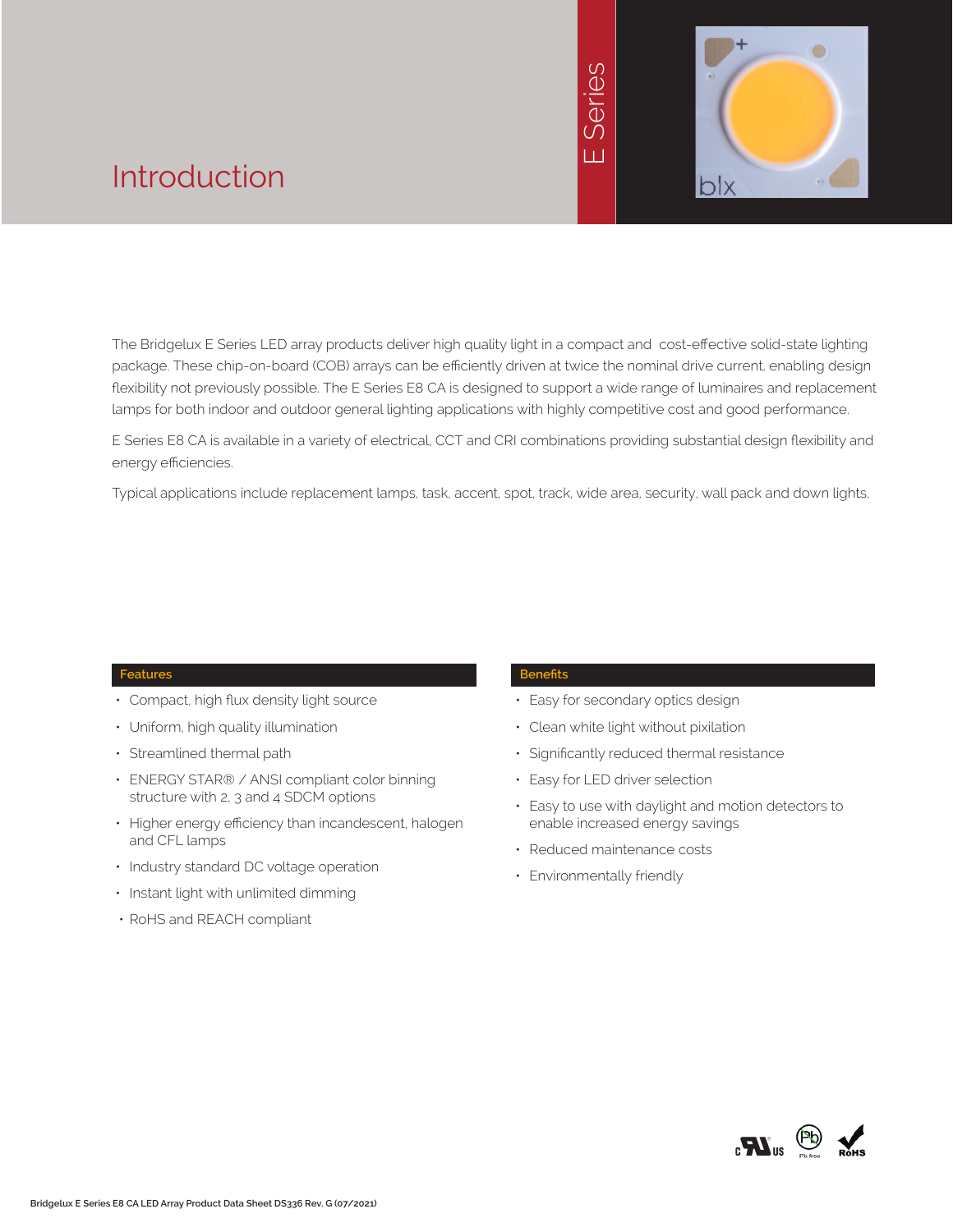# **Contents**

| Product Feature Map                         | $\overline{c}$ |
|---------------------------------------------|----------------|
| <b>Product Nomenclature</b>                 | $\mathbf{2}$   |
| <b>Product Selection Guide</b>              | 3              |
| Performance at Commonly Used Drive Currents | $\overline{7}$ |
| <b>Electrical Characteristics</b>           | 14             |
| Absolute Maximum Ratings                    | 15             |
| <b>Performance Curves</b>                   | 16             |
| <b>Typical Radiation Pattern</b>            | 21             |
| <b>Typical Color Spectrum</b>               | 22             |
| <b>Operating Limits</b>                     | 23             |
| <b>Color Binning Information</b>            | 25             |
| <b>Mechanical Dimensions</b>                | 27             |
| Packaging and Labeling                      | 28             |
| Design Resources                            | 30             |
| About Bridgelux                             | 31             |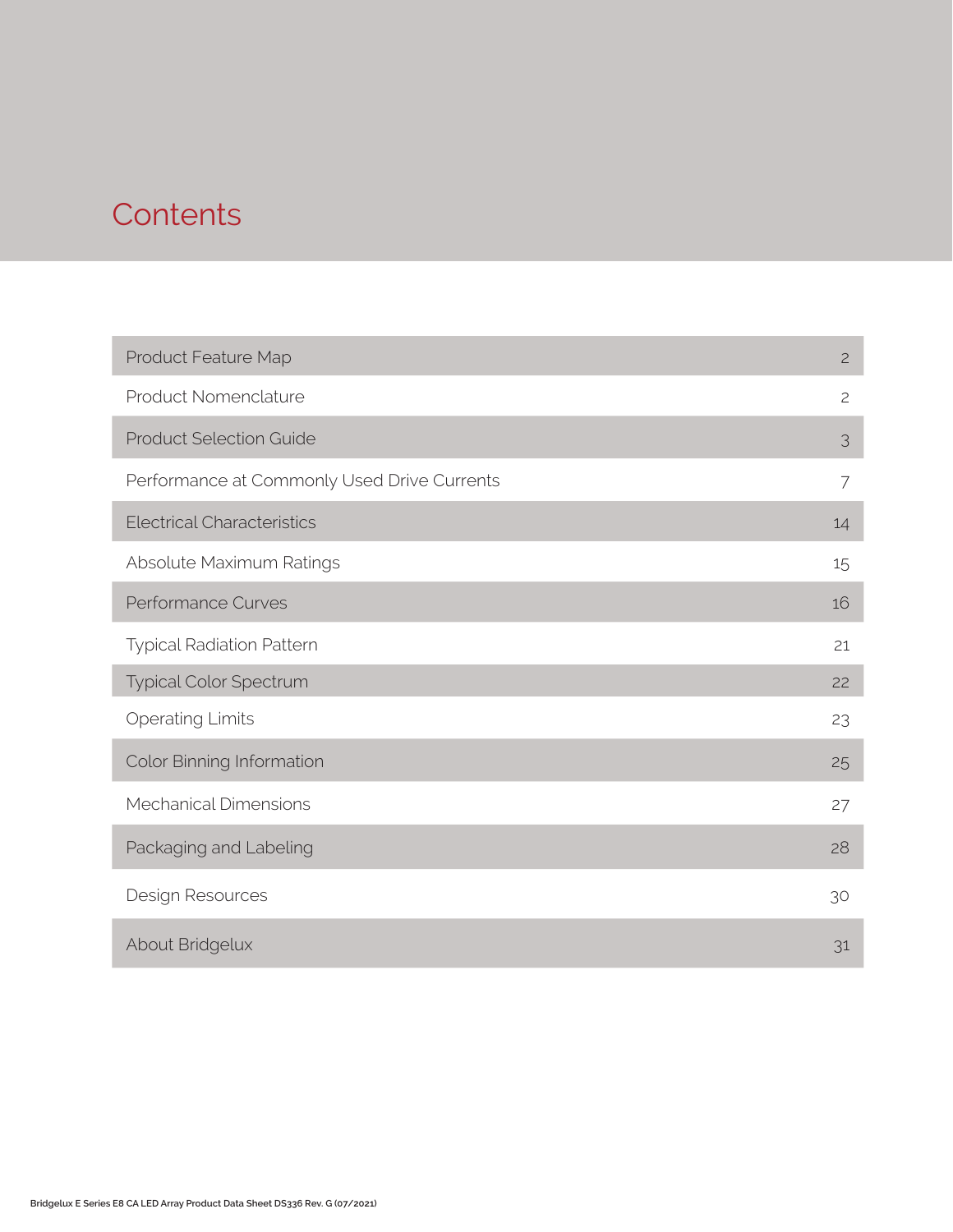## Product Feature Map

Bridgelux arrays are fully engineered devices that provide consistent thermal and optical performance on an engineered mechanical platform.

The arrays incorporate several features to simplify design integration and assembly.





#### **Product Nomenclature**

The part number designation for Bridgelux E Series LED arrays is explained as follows:

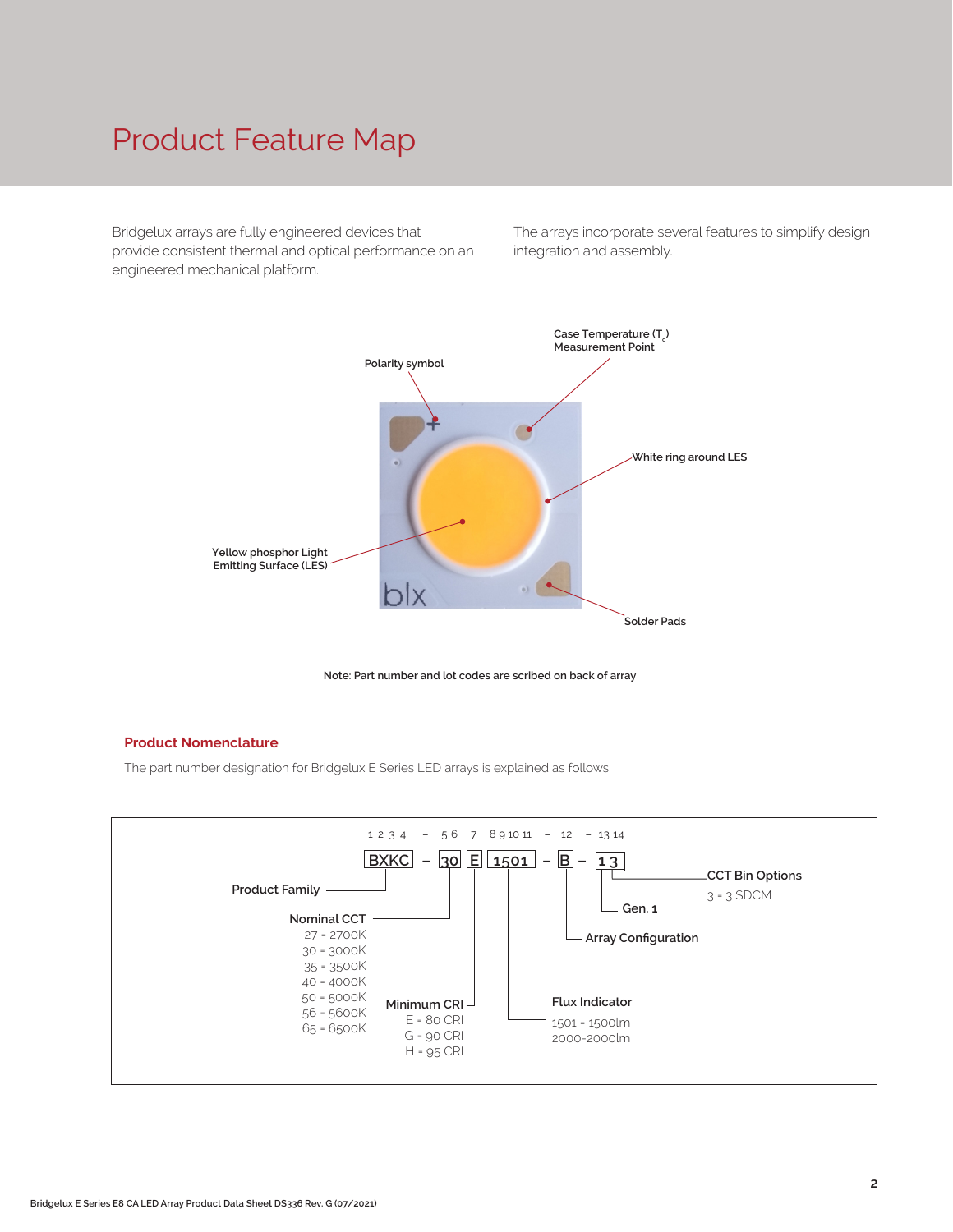| <b>Part Number</b> | Nominal<br>$CCT1$ (K) | <b>Typical</b><br><b>CRI</b> | <b>Nominal</b><br><b>Drive</b><br>Current<br>(mA) | <b>Typical Pulsed</b><br>Flux <sup>2,3.4</sup><br>$Tc = 25^{\circ}C$<br>(lm) | Minimum<br><b>Pulsed</b><br>Flux <sup>2,4,5</sup><br>$Tc = 25^{\circ}C$<br>(lm) | <b>Typical</b><br>Vf<br>(V) | <b>Typical</b><br>Power<br>(W) | <b>Typical</b><br>Efficacy<br>$\frac{1}{2}$ |
|--------------------|-----------------------|------------------------------|---------------------------------------------------|------------------------------------------------------------------------------|---------------------------------------------------------------------------------|-----------------------------|--------------------------------|---------------------------------------------|
| BXKC-27E1501-B-13  | 2700                  | 82                           | 200                                               | 1020                                                                         | 887                                                                             | 35.5                        | 7.1                            | 144                                         |
| BXKC-27G1501-B-13  | 2700                  | 92                           | 200                                               | 840                                                                          | 731                                                                             | 35.5                        | 7.1                            | 118                                         |
| BXKC-27H1501-B-13  | 2700                  | 96                           | 200                                               | 817                                                                          | 711                                                                             | 35.5                        | 7.1                            | 115                                         |
| BXKC-30E1501-B-13  | 3000                  | 82                           | 200                                               | 1077                                                                         | 937                                                                             | 35.5                        | 7.1                            | 152                                         |
| BXKC-30G1501-B-13  | 3000                  | 92                           | 200                                               | 881                                                                          | 766                                                                             | 35.5                        | 7.1                            | 124                                         |
| BXKC-30H1501-B-13  | 3000                  | 96                           | 200                                               | 830                                                                          | 722                                                                             | 35.5                        | 7.1                            | 117                                         |
| BXKC-35E1501-B-13  | 3500                  | 82                           | 200                                               | 1099                                                                         | 956                                                                             | 35.5                        | 7.1                            | 155                                         |
| BXKC-35G1501-B-13  | 3500                  | 92                           | 200                                               | 904                                                                          | 786                                                                             | 35.5                        | 7.1                            | 127                                         |
| BXKC-35H1501-B-13  | 3500                  | 96                           | 200                                               | 875                                                                          | 761                                                                             | 35.5                        | 7.1                            | 123                                         |
| BXKC-40E1501-B-13  | 4000                  | 82                           | 200                                               | 1109                                                                         | 965                                                                             | 35.5                        | 7.1                            | 156                                         |
| BXKC-40G1501-B-13  | 4000                  | 92                           | 200                                               | 935                                                                          | 813                                                                             | 35.5                        | 7.1                            | 132                                         |
| BXKC-40H1501-B-13  | 4000                  | 96                           | 200                                               | 905                                                                          | 787                                                                             | 35.5                        | 7.1                            | 127                                         |
| BXKC-50E1501-B-14  | 5000                  | 81.5                         | 200                                               | 1143                                                                         | 994                                                                             | 35.5                        | 7.1                            | 161                                         |
| BXKC-50G1501-B-14  | 5000                  | 91                           | 200                                               | 958                                                                          | 833                                                                             | 35.5                        | 7.1                            | 135                                         |
| BXKC-56E1501-B-14  | 5600                  | 81.5                         | 200                                               | 1143                                                                         | 994                                                                             | 35.5                        | 7.1                            | 161                                         |
| BXKC-65E1501-B-14  | 6500                  | 81.5                         | 200                                               | 1143                                                                         | 994                                                                             | 35.5                        | 7.1                            | 161                                         |
| BXKC-27E1501-D-13  | 2700                  | 82                           | 400                                               | 1020                                                                         | 887                                                                             | 17.8                        | 7.1                            | 144                                         |
| BXKC-27G1501-D-13  | 2700                  | 92                           | 400                                               | 840                                                                          | 731                                                                             | 17.8                        | 7.1                            | 118                                         |
| BXKC-30E1501-D-13  | 3000                  | 82                           | 400                                               | 1077                                                                         | 937                                                                             | 17.8                        | 7.1                            | 152                                         |
| BXKC-30G1501-D-13  | 3000                  | 92                           | 400                                               | 881                                                                          | 766                                                                             | 17.8                        | 7.1                            | 124                                         |
| BXKC-35E1501-D-13  | 3500                  | 82                           | 400                                               | 1099                                                                         | 956                                                                             | 17.8                        | 7.1                            | 155                                         |
| BXKC-35G1501-D-13  | 3500                  | 92                           | 400                                               | 904                                                                          | 786                                                                             | 17.8                        | 7.1                            | 127                                         |
| BXKC-40E1501-D-13  | 4000                  | 82                           | 400                                               | 1109                                                                         | 965                                                                             | 17.8                        | 7.1                            | 156                                         |
| BXKC-40G1501-D-13  | 4000                  | 92                           | 400                                               | 935                                                                          | 813                                                                             | 17.8                        | 7.1                            | 132                                         |
| BXKC-50E1501-D-14  | 5000                  | 81.5                         | 400                                               | 1143                                                                         | 994                                                                             | 17.8                        | 7.1                            | 161                                         |
| BXKC-50G1501-D-14  | 5000                  | 91                           | 400                                               | 958                                                                          | 833                                                                             | 17.8                        | 7.1                            | 135                                         |
| BXKC-56E1501-D-14  | 5600                  | 81.5                         | 400                                               | 1143                                                                         | 994                                                                             | 17.8                        | 7.1                            | 161                                         |
| BXKC-65E1501-D-14  | 6500                  | 81.5                         | 400                                               | 1143                                                                         | 994                                                                             | 17.8                        | 7.1                            | 161                                         |
| BXKC-27E2000-C-13  | 2700                  | 82                           | 350                                               | 1704                                                                         | 1483                                                                            | 36.0                        | 12.6                           | 135                                         |
| BXKC-27G2000-C-13  | 2700                  | 92                           | 350                                               | 1449                                                                         | 1260                                                                            | 36.0                        | 12.6                           | 115                                         |
| BXKC-30E2000-C-13  | 3000                  | 82                           | 350                                               | 1794                                                                         | 1561                                                                            | 36.0                        | 12.6                           | 142                                         |
| BXKC-30G2000-C-13  | 3000                  | 92                           | 350                                               | 1525                                                                         | 1327                                                                            | 36.0                        | 12.6                           | 121                                         |
| BXKC-35E2000-C-13  | 3500                  | 82                           | 350                                               | 1857                                                                         | 1616                                                                            | 36.0                        | 12.6                           | 147                                         |
| BXKC-35G2000-C-13  | 3500                  | 92                           | 350                                               | 1578                                                                         | 1373                                                                            | 36.0                        | 12.6                           | 125                                         |
| BXKC-40E2000-C-13  | 4000                  | 82                           | 350                                               | 1916                                                                         | 1667                                                                            | 36.0                        | 12.6                           | 152                                         |
| BXKC-40G2000-C-13  | 4000                  | 92                           | 350                                               | 1629                                                                         | 1417                                                                            | 36.0                        | 12.6                           | 129                                         |

#### **Table 1:** Selection Guide, Measurement Data (Tc=25°C)

Notes for Table 1:

1. Nominal CCT as defined by ANSI C78.377-2011.

2. Products tested under pulsed condition (10ms pulse width) at nominal test current where Tj (junction temperature) = Tc (case temperature) = 25°C.

3. Typical performance values are provided as a reference only and are not a guarantee of performance.

4. Bridgelux maintains a ±7% tolerance on flux measurements.

5. Minimum flux values at the nominal test current are guaranteed by 100% test. **3**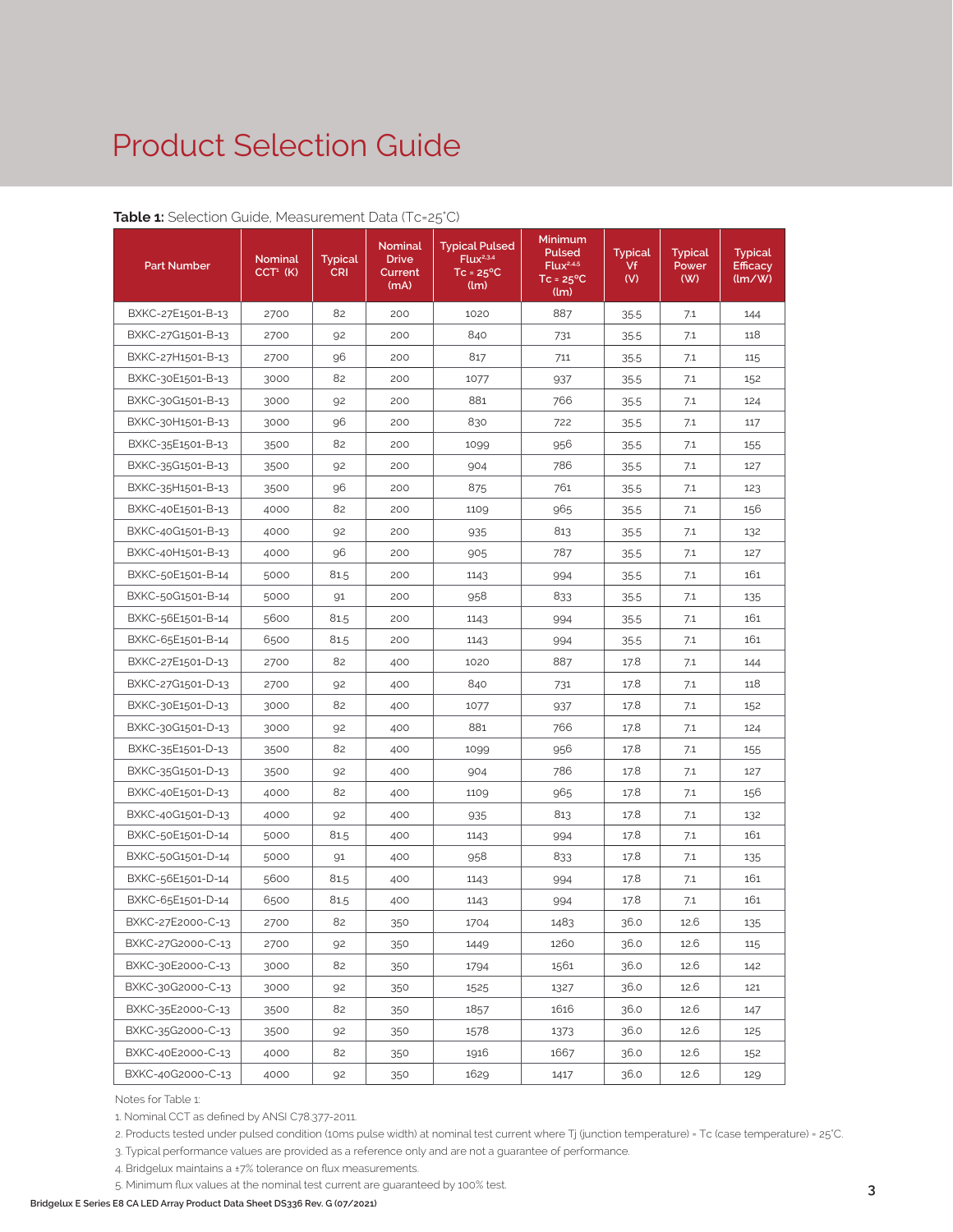| <b>Part Number</b> | Nominal<br>$CCT1$ (K) | Typical<br>CRI | <b>Nominal</b><br><b>Drive</b><br>Current<br>(mA) | <b>Typical Pulsed</b><br>Flux <sup>2,3,4</sup><br>$Tc = 25^{\circ}C$<br>(lm) | <b>Minimum</b><br>Pulsed<br>Flux <sup>2,4.5</sup><br>$Tc = 25^{\circ}C$<br>(lm) | <b>Typical</b><br>Vf<br>(V) | <b>Typical</b><br>Power<br>$($ W $)$ | <b>Typical</b><br>Efficacy<br>$\frac{\text{Im}}{\text{W}}$ |
|--------------------|-----------------------|----------------|---------------------------------------------------|------------------------------------------------------------------------------|---------------------------------------------------------------------------------|-----------------------------|--------------------------------------|------------------------------------------------------------|
| BXKC-50E2000-C-14  | 5000                  | 81.5           | 350                                               | 1929                                                                         | 1678                                                                            | 36.0                        | 12.6                                 | 153                                                        |
| BXKC-50G2000-C-14  | 5000                  | 91             | 350                                               | 1639                                                                         | 1426                                                                            | 36.0                        | 12.6                                 | 130                                                        |
| BXKC-56E2000-C-14  | 5600                  | 81.5           | 350                                               | 1929                                                                         | 1678                                                                            | 36.0                        | 12.6                                 | 153                                                        |
| BXKC-65E2000-C-14  | 6500                  | 81.5           | 350                                               | 1929                                                                         | 1678                                                                            | 36.0                        | 12.6                                 | 153                                                        |

### **Table 1:** Selection Guide, Measurement Data (Tc=25°C)

Notes for Table 1:

- 1. Nominal CCT as defined by ANSI C78.377-2011.
- 2. Products tested under pulsed condition (10ms pulse width) at nominal test current where Tj (junction temperature) = Tc (case temperature) = 25°C.
- 3. Typical performance values are provided as a reference only and are not a guarantee of performance.
- 4. Bridgelux maintains a ±7% tolerance on flux measurements.
- 5. Minimum flux values at the nominal test current are guaranteed by 100% test.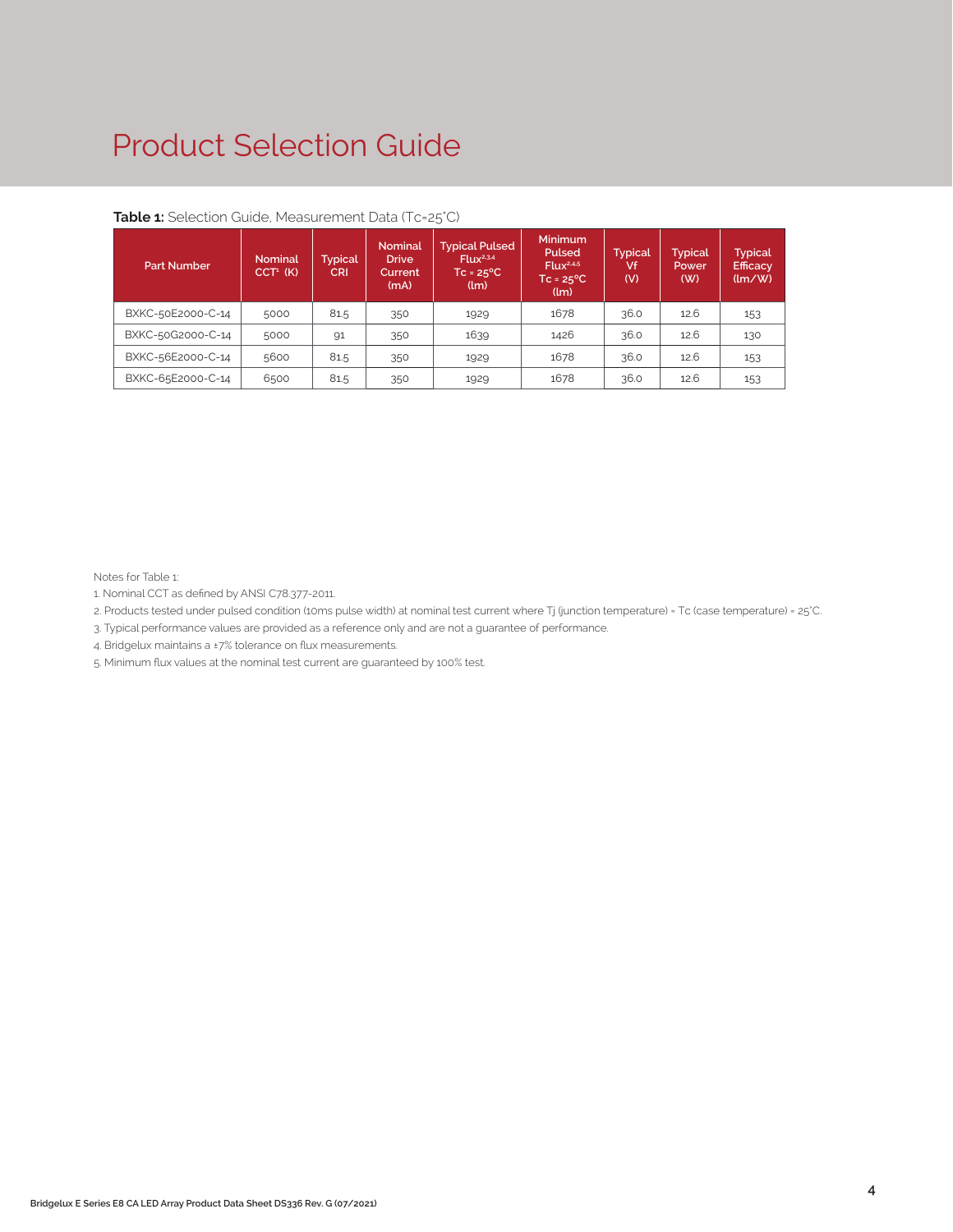| <b>Part Number</b> | <b>Nominal</b><br>$CCT1$ (K) | Minumum<br><b>CRI</b> | <b>Typical</b><br><b>CRI</b> | <b>Nominal</b><br><b>Drive</b><br>Current<br>(mA) | <b>Typical DC</b><br>Flux <sup>2,3</sup><br>$Tc = 85^{\circ}C$<br>(lm) | Minimum DC<br>Flux <sup>4</sup><br>$Tc = 85^{\circ}C$<br>(lm) | <b>Typical</b><br>Vf<br>(V) | <b>Typical</b><br>Power<br>(W) | <b>Typical</b><br><b>Efficacy</b><br>$\frac{1}{2}$ |
|--------------------|------------------------------|-----------------------|------------------------------|---------------------------------------------------|------------------------------------------------------------------------|---------------------------------------------------------------|-----------------------------|--------------------------------|----------------------------------------------------|
| BXKC-27E1501-B-13  | 2700                         | 80                    | 82                           | 200                                               | 919                                                                    | 799                                                           | 34.9                        | 7.0                            | 132                                                |
| BXKC-27G1501-B-13  | 2700                         | 90                    | 92                           | 200                                               | 757                                                                    | 658                                                           | 34.9                        | 7.0                            | 109                                                |
| BXKC-27H1501-B-13  | 2700                         | 95                    | 96                           | 200                                               | 736                                                                    | 640                                                           | 34.9                        | 7.0                            | 106                                                |
| BXKC-30E1501-B-13  | 3000                         | 80                    | 82                           | 200                                               | 970                                                                    | 844                                                           | 34.9                        | 7.0                            | 139                                                |
| BXKC-30G1501-B-13  | 3000                         | 90                    | 92                           | 200                                               | 794                                                                    | 690                                                           | 34.9                        | 7.0                            | 114                                                |
| BXKC-30H1501-B-13  | 3000                         | 95                    | 96                           | 200                                               | 748                                                                    | 650                                                           | 34.9                        | 7.0                            | 107                                                |
| BXKC-35E1501-B-13  | 3500                         | 80                    | 82                           | 200                                               | 990                                                                    | 861                                                           | 34.9                        | 7.0                            | 142                                                |
| BXKC-35G1501-B-13  | 3500                         | 90                    | 92                           | 200                                               | 814                                                                    | 708                                                           | 34.9                        | 7.0                            | 117                                                |
| BXKC-35H1501-B-13  | 3500                         | 95                    | 96                           | 200                                               | 788                                                                    | 686                                                           | 34.9                        | 7.0                            | 113                                                |
| BXKC-40E1501-B-13  | 4000                         | 80                    | 82                           | 200                                               | 999                                                                    | 869                                                           | 34.9                        | 7.0                            | 143                                                |
| BXKC-40G1501-B-13  | 4000                         | 90                    | 92                           | 200                                               | 842                                                                    | 733                                                           | 34.9                        | 7.0                            | 121                                                |
| BXKC-40H1501-B-13  | 4000                         | 95                    | 96                           | 200                                               | 815                                                                    | 709                                                           | 34.9                        | 7.0                            | 117                                                |
| BXKC-50E1501-B-14  | 5000                         | 80                    | 81.5                         | 200                                               | 1030                                                                   | 896                                                           | 34.9                        | 7.0                            | 148                                                |
| BXKC-50G1501-B-14  | 5000                         | 90                    | 91                           | 200                                               | 863                                                                    | 751                                                           | 34.9                        | 7.0                            | 124                                                |
| BXKC-56E1501-B-14  | 5600                         | 80                    | 81.5                         | 200                                               | 1030                                                                   | 896                                                           | 34.9                        | 7.0                            | 148                                                |
| BXKC-65E1501-B-14  | 6500                         | 80                    | 81.5                         | 200                                               | 1030                                                                   | 896                                                           | 34.9                        | 7.0                            | 148                                                |
| BXKC-27E1501-D-13  | 2700                         | 80                    | 82                           | 400                                               | 919                                                                    | 799                                                           | 17.4                        | 7.0                            | 132                                                |
| BXKC-27G1501-D-13  | 2700                         | 90                    | 92                           | 400                                               | 757                                                                    | 658                                                           | 17.4                        | 7.0                            | 109                                                |
| BXKC-30E1501-D-13  | 3000                         | 80                    | 82                           | 400                                               | 970                                                                    | 844                                                           | 17.4                        | 7.0                            | 139                                                |
| BXKC-30G1501-D-13  | 3000                         | 90                    | 92                           | 400                                               | 794                                                                    | 690                                                           | 17.4                        | 7.0                            | 114                                                |
| BXKC-35E1501-D-13  | 3500                         | 80                    | 82                           | 400                                               | 990                                                                    | 861                                                           | 17.4                        | 7.0                            | 142                                                |
| BXKC-35G1501-D-13  | 3500                         | 90                    | 92                           | 400                                               | 814                                                                    | 708                                                           | 17.4                        | 7.0                            | 117                                                |
| BXKC-40E1501-D-13  | 4000                         | 80                    | 82                           | 400                                               | 999                                                                    | 869                                                           | 17.4                        | 7.0                            | 143                                                |
| BXKC-40G1501-D-13  | 4000                         | 90                    | 92                           | 400                                               | 842                                                                    | 733                                                           | 17.4                        | 7.0                            | 121                                                |
| BXKC-50E1501-D-14  | 5000                         | 80                    | 81.5                         | 400                                               | 1030                                                                   | 896                                                           | 17.4                        | 7.0                            | 148                                                |
| BXKC-50G1501-D-14  | 5000                         | 90                    | 91                           | 400                                               | 863                                                                    | 751                                                           | 17.4                        | 7.0                            | 124                                                |
| BXKC-56E1501-D-14  | 5600                         | 80                    | 81.5                         | 400                                               | 1030                                                                   | 896                                                           | 17.4                        | 7.0                            | 148                                                |
| BXKC-65E1501-D-14  | 6500                         | 80                    | 81.5                         | 400                                               | 1030                                                                   | 896                                                           | 17.4                        | 7.0                            | 148                                                |
| BXKC-27E2000-C-13  | 2700                         | 80                    | 82                           | 350                                               | 1534                                                                   | 1335                                                          | 35.5                        | 12.4                           | 123                                                |
| BXKC-27G2000-C-13  | 2700                         | 90                    | 92                           | 350                                               | 1304                                                                   | 1134                                                          | 35.5                        | 12.4                           | 105                                                |
| BXKC-30E2000-C-13  | 3000                         | 80                    | 82                           | 350                                               | 1615                                                                   | 1405                                                          | 35.5                        | 12.4                           | 130                                                |
| BXKC-30G2000-C-13  | 3000                         | 90                    | 92                           | 350                                               | 1373                                                                   | 1194                                                          | 35.5                        | 12.4                           | 110                                                |
| BXKC-35E2000-C-13  | 3500                         | 80                    | 82                           | 350                                               | 1671                                                                   | 1454                                                          | 35.5                        | 12.4                           | 135                                                |
| BXKC-35G2000-C-13  | 3500                         | 90                    | 92                           | 350                                               | 1421                                                                   | 1236                                                          | 35.5                        | 12.4                           | 114                                                |
| BXKC-40E2000-C-13  | 4000                         | 80                    | 82                           | 350                                               | 1725                                                                   | 1500                                                          | 35.5                        | 12.4                           | 139                                                |
| BXKC-40G2000-C-13  | 4000                         | 90                    | 92                           | 350                                               | 1466                                                                   | 1275                                                          | 35.5                        | 12.4                           | 118                                                |

## **Table 2:** Selection Guide, Measurement Data (Tc=85°C)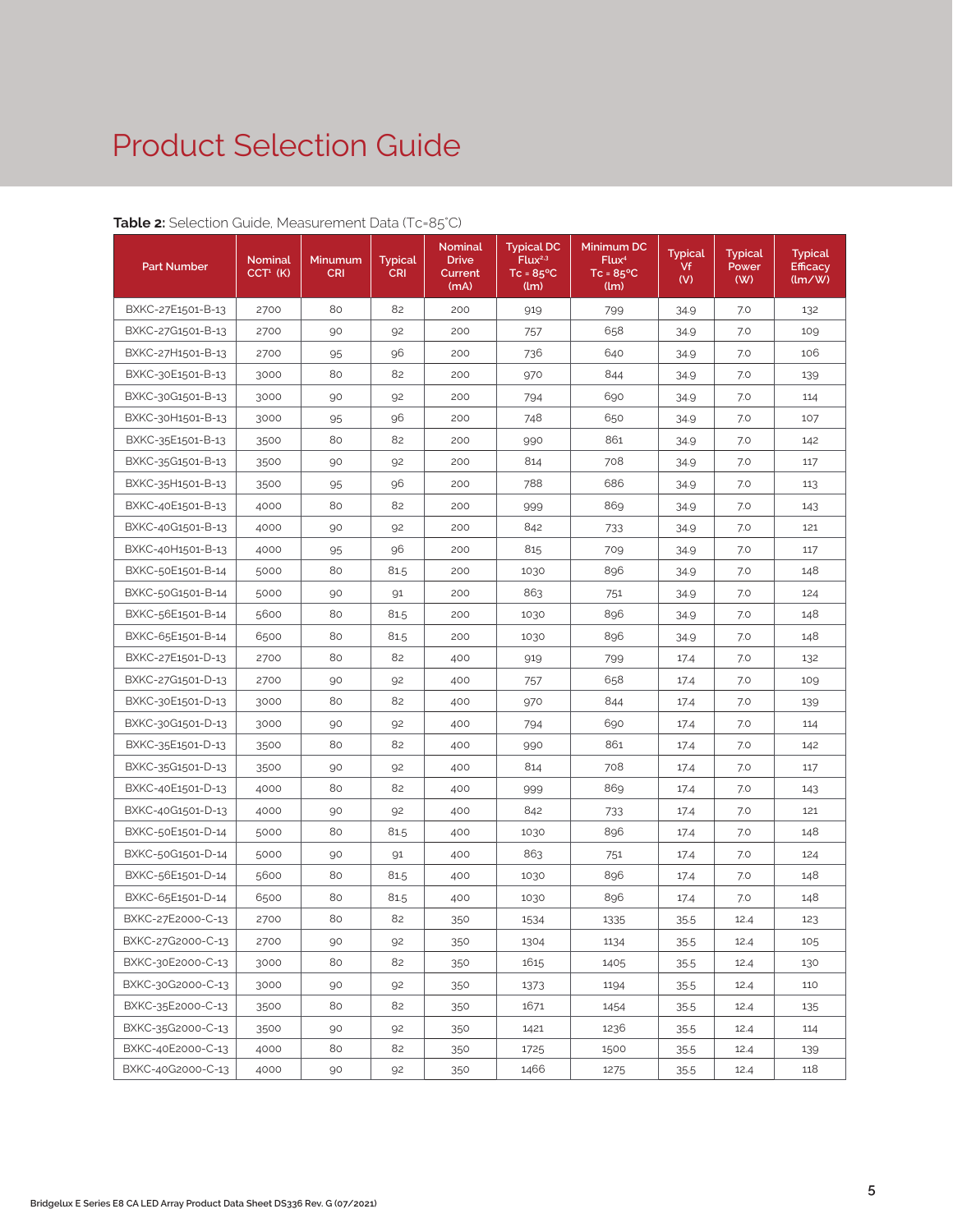| <b>Part Number</b> | Nominal<br>$CCT1$ (K) | Minumum<br><b>CRI</b> | Typical<br><b>CRI</b> | <b>Nominal</b><br><b>Drive</b><br>Current.<br>(mA) | <b>Typical DC</b><br>Flux <sup>2,3</sup><br>$Tc = 85^{\circ}C$<br>(lm) | Minimum DC<br>Flux <sup>4</sup><br>$Tc = 85^{\circ}C$<br>(lm) | <b>Typical</b><br>Vf<br>(V) | <b>Typical</b><br>Power<br>( W ) | <b>Typical</b><br>Efficacy<br>$\frac{1}{2}$ |
|--------------------|-----------------------|-----------------------|-----------------------|----------------------------------------------------|------------------------------------------------------------------------|---------------------------------------------------------------|-----------------------------|----------------------------------|---------------------------------------------|
| BXKC-50E2000-C-14  | 5000                  | 80                    | 81.5                  | 350                                                | 1736                                                                   | 1510                                                          | 35.5                        | 12.4                             | 140                                         |
| BXKC-50G2000-C-14  | 5000                  | 90                    | 91                    | 350                                                | 1475                                                                   | 1284                                                          | 35.5                        | 12.4                             | 119                                         |
| BXKC-56E2000-C-14  | 5600                  | 80                    | 81.5                  | 350                                                | 1736                                                                   | 1510                                                          | 35.5                        | 12.4                             | 140                                         |
| BXKC-65E2000-C-14  | 6500                  | 80                    | 81.5                  | 350                                                | 1736                                                                   | 1510                                                          | 35.5                        | 12.4                             | 140                                         |

#### **Table 2:** Selection Guide, Measurement Data (Tc=85°C)

Notes for Table 2:

1. Nominal CCT as defined by ANSI C78.377-2011.

2. Typical stabilized DC performance values are provided as reference only and are not a guarantee of performance.

3. Typical performance is estimated based on operation under DC (direct current) with LED array mounted onto a heat sink with thermal interface material and the case temperature maintained at 85°C. Based on Bridgelux test setup, values may vary depending on the thermal design of the luminaire and/or the exposed environment to which the product is subjected.

4. Minimum flux values at elevated temperatures are provided for reference only and are not guaranteed by 100% production testing. Based on Bridgelux test setup, values may vary depending on the thermal design of the luminaire and/or the exposed environment to which the product is subjected.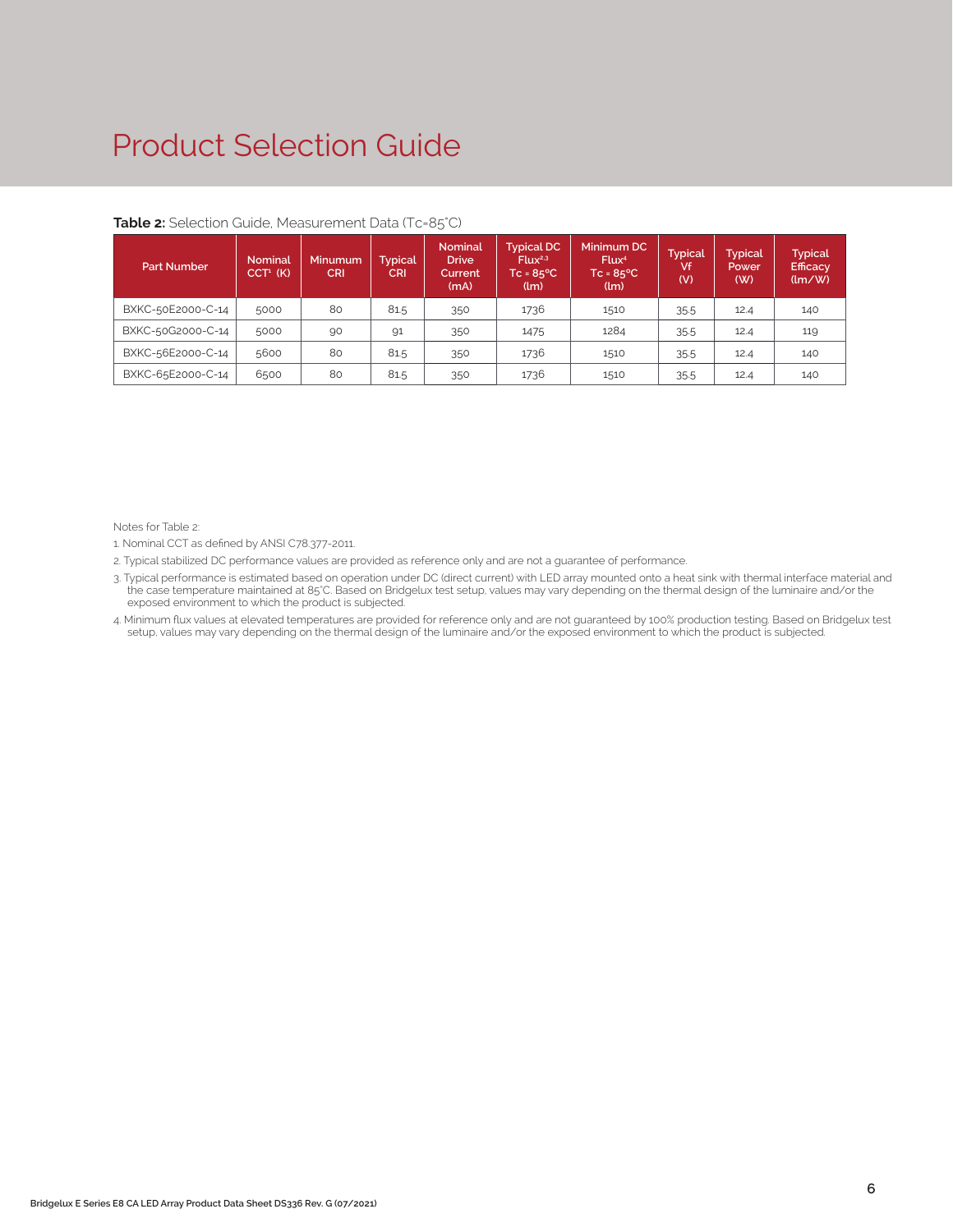E Series LED arrays are tested to the specifications shown using the nominal drive currents in Table 1. E Series may also be driven at other drive currents dependent on specific application design requirements. The performance at any drive current can be derived from the current vs. voltage characteristics shown in Figures 1,2 and 3 and the flux vs. current characteristics shown in Figures 4,5 and 6. The performance at commonly used drive currents is summarized in Table 3.

| <b>Part Number</b> | Minimum<br><b>CRI</b> | <b>Drive</b><br>Current <sup>1</sup><br>(mA) | <b>Typical Vf</b><br>$Tc = 25^{\circ}C$<br>(V) | <b>Typical Power<sup>2</sup></b><br>$Tc = 25^{\circ}C$<br>(W) | <b>Typical</b><br><b>Pulsed Flux<sup>2</sup></b><br>$Tc = 25^{\circ}C$<br>(lm) | <b>Typical</b><br>DC Flux <sup>2</sup><br>$Tc = 85^{\circ}C$<br>(lm) | <b>Typical</b><br>Efficacy <sup>2</sup><br>$Tc = 25^{\circ}C$<br>(lm/W) |
|--------------------|-----------------------|----------------------------------------------|------------------------------------------------|---------------------------------------------------------------|--------------------------------------------------------------------------------|----------------------------------------------------------------------|-------------------------------------------------------------------------|
|                    |                       | 50                                           | 31.9                                           | 1.6                                                           | 283                                                                            | 261                                                                  | 177                                                                     |
|                    |                       | 100                                          | 33.1                                           | 3.3                                                           | 548                                                                            | 501                                                                  | 165                                                                     |
|                    |                       | 200                                          | 35.5                                           | 7.1                                                           | 1020                                                                           | 919                                                                  | 144                                                                     |
| BXKC-27E1501-B-13  | 80                    | 300                                          | 37.3                                           | 11.2                                                          | 1445                                                                           | 1278                                                                 | 129                                                                     |
|                    |                       | 400                                          | 38.9                                           | 15.6                                                          | 1821                                                                           | 1584                                                                 | 117                                                                     |
|                    |                       | 480                                          | 40.3                                           | 19.4                                                          | 2082                                                                           | 1789                                                                 | 108                                                                     |
|                    |                       | 50                                           | 31.9                                           | 1.6                                                           | 233                                                                            | 215                                                                  | 146                                                                     |
|                    |                       | 100                                          | 33.1                                           | 3.3                                                           | 451                                                                            | 413                                                                  | 136                                                                     |
|                    |                       | 200                                          | 35.5                                           | 7.1                                                           | 840                                                                            | 757                                                                  | 118                                                                     |
| BXKC-27G1501-B-13  | 90                    | 300                                          | 37.3                                           | 11.2                                                          | 1190                                                                           | 1053                                                                 | 106                                                                     |
|                    |                       | 400                                          | 38.9                                           | 15.6                                                          | 1500                                                                           | 1305                                                                 | 96                                                                      |
|                    |                       | 480                                          | 40.3                                           | 19.4                                                          | 1715                                                                           | 1473                                                                 | 89                                                                      |
|                    |                       | 50                                           | 31.9                                           | 1.6                                                           | 227                                                                            | 209                                                                  | 142                                                                     |
|                    |                       | 100                                          | 33.1                                           | 3.3                                                           | 439                                                                            | 402                                                                  | 132                                                                     |
|                    |                       | 200                                          | 35.5                                           | 7.1                                                           | 817                                                                            | 736                                                                  | 115                                                                     |
| BXKC-27H1501-B-13  | 95                    | 300                                          | 37.3                                           | 11.2                                                          | 1157                                                                           | 1024                                                                 | 103                                                                     |
|                    |                       | 400                                          | 38.9                                           | 15.6                                                          | 1459                                                                           | 1269                                                                 | 94                                                                      |
|                    |                       | 480                                          | 40.3                                           | 19.4                                                          | 1668                                                                           | 1433                                                                 | 86                                                                      |
|                    |                       | 50                                           | 31.9                                           | 1.6                                                           | 299                                                                            | 276                                                                  | 187                                                                     |
|                    |                       | 100                                          | 33.1                                           | 3.3                                                           | 578                                                                            | 529                                                                  | 175                                                                     |
|                    |                       | 200                                          | 35.5                                           | 7.1                                                           | 1077                                                                           | 970                                                                  | 152                                                                     |
| BXKC-30E1501-B-13  | 80                    | 300                                          | 37.3                                           | 11.2                                                          | 1525                                                                           | 1350                                                                 | 136                                                                     |
|                    |                       | 400                                          | 38.9                                           | 15.6                                                          | 1923                                                                           | 1673                                                                 | 124                                                                     |
|                    |                       | 480                                          | 40.3                                           | 19.4                                                          | 2198                                                                           | 1889                                                                 | 114                                                                     |
|                    |                       | 50                                           | 31.9                                           | 1.6                                                           | 245                                                                            | 226                                                                  | 153                                                                     |
|                    |                       | 100                                          | 33.1                                           | 3.3                                                           | 473                                                                            | 433                                                                  | 143                                                                     |
|                    |                       | 200                                          | 35.5                                           | 7.1                                                           | 881                                                                            | 794                                                                  | 124                                                                     |
| BXKC-30G1501-B-13  | 90                    | 300                                          | 37.3                                           | 11.2                                                          | 1248                                                                           | 1104                                                                 | 112                                                                     |
|                    |                       | 400                                          | 38.9                                           | 15.6                                                          | 1573                                                                           | 1368                                                                 | 101                                                                     |
|                    |                       | 480                                          | 40.3                                           | 19.4                                                          | 1798                                                                           | 1545                                                                 | 93                                                                      |

Notes for Table 3:

1. Alternate drive currents are provided for reference only and are not a guarantee of performance.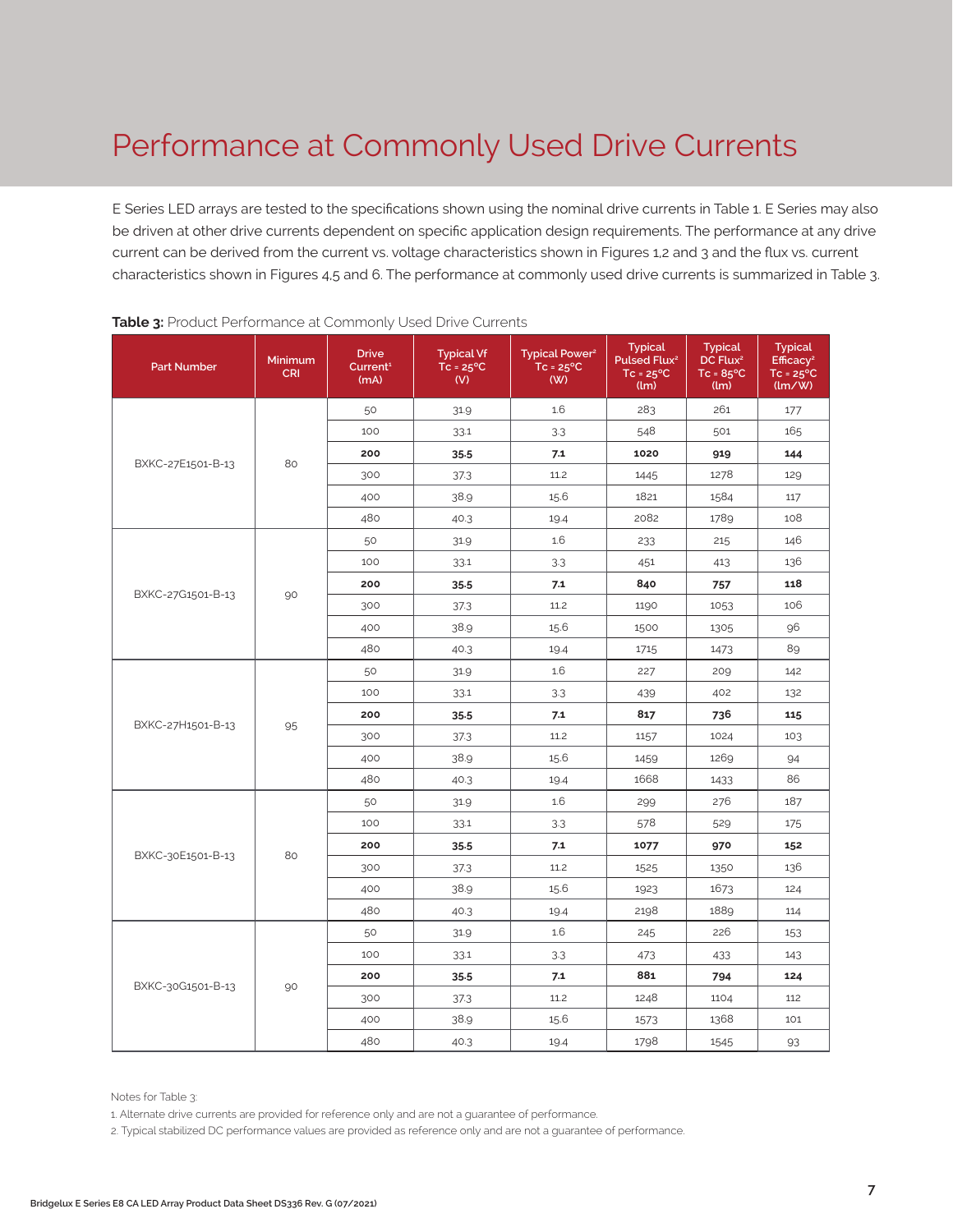| <b>Part Number</b> | Minimum<br><b>CRI</b> | <b>Drive</b><br>Current <sup>1</sup><br>(mA) | <b>Typical Vf</b><br>$Tc = 25^{\circ}C$<br>(V) | <b>Typical Power<sup>2</sup></b><br>$Tc = 25^{\circ}C$<br>(W) | <b>Typical</b><br>Pulsed Flux <sup>2</sup><br>$Tc = 25^{\circ}C$<br>(lm) | <b>Typical</b><br>DC Flux <sup>2</sup><br>$Tc = 85^{\circ}C$<br>(lm) | <b>Typical</b><br>Efficacy <sup>2</sup><br>$Tc = 25^{\circ}C$<br>(lm/W) |
|--------------------|-----------------------|----------------------------------------------|------------------------------------------------|---------------------------------------------------------------|--------------------------------------------------------------------------|----------------------------------------------------------------------|-------------------------------------------------------------------------|
|                    |                       | 50                                           | 31.9                                           | 1.6                                                           | 230                                                                      | 213                                                                  | 144                                                                     |
|                    |                       | 100                                          | 33.1                                           | 3.3                                                           | 446                                                                      | 408                                                                  | 135                                                                     |
|                    |                       | 200                                          | 35.5                                           | 7.1                                                           | 830                                                                      | 748                                                                  | 117                                                                     |
| BXKC-30H1501-B-13  | 95                    | 300                                          | 37.3                                           | 11.2                                                          | 1175                                                                     | 1040                                                                 | 105                                                                     |
|                    |                       | 400                                          | 38.9                                           | 15.6                                                          | 1482                                                                     | 1289                                                                 | 95                                                                      |
|                    |                       | 480                                          | 40.3                                           | 19.4                                                          | 1694                                                                     | 1456                                                                 | 87                                                                      |
|                    |                       | 50                                           | 31.9                                           | 1.6                                                           | 305                                                                      | 281                                                                  | 191                                                                     |
|                    |                       | 100                                          | 33.1                                           | 33                                                            | 590                                                                      | 540                                                                  | 178                                                                     |
|                    |                       | 200                                          | 35.5                                           | 7.1                                                           | 1099                                                                     | 990                                                                  | 155                                                                     |
| BXKC-35E1501-B-13  | 80                    | 300                                          | 37.3                                           | 11.2                                                          | 1556                                                                     | 1378                                                                 | 139                                                                     |
|                    |                       | 400                                          | 38.9                                           | 15.6                                                          | 1962                                                                     | 1707                                                                 | 126                                                                     |
|                    |                       | 480                                          | 40.3                                           | 19.4                                                          | 2243                                                                     | 1927                                                                 | 116                                                                     |
|                    |                       | 50                                           | 31.9                                           | 1.6                                                           | 251                                                                      | 232                                                                  | 157                                                                     |
|                    | 90                    | 100                                          | 33.1                                           | 3.3                                                           | 485                                                                      | 444                                                                  | 147                                                                     |
|                    |                       | 200                                          | 35.5                                           | 7.1                                                           | 904                                                                      | 814                                                                  | 127                                                                     |
| BXKC-35G1501-B-13  |                       | 300                                          | 37.3                                           | 11.2                                                          | 1280                                                                     | 1133                                                                 | 114                                                                     |
|                    |                       | 400                                          | 38.9                                           | 15.6                                                          | 1614                                                                     | 1404                                                                 | 104                                                                     |
|                    |                       | 480                                          | 40.3                                           | 19.4                                                          | 1845                                                                     | 1585                                                                 | 95                                                                      |
|                    |                       | 50                                           | 31.9                                           | 1.6                                                           | 243                                                                      | 224                                                                  | 152                                                                     |
|                    |                       | 100                                          | 33.1                                           | 3.3                                                           | 470                                                                      | 430                                                                  | 142                                                                     |
|                    |                       | 200                                          | 35.5                                           | 7.1                                                           | 875                                                                      | 788                                                                  | 123                                                                     |
| BXKC-35H1501-B-13  | 95                    | 300                                          | 37.3                                           | 11.2                                                          | 1239                                                                     | 1097                                                                 | 111                                                                     |
|                    |                       | 400                                          | 38.9                                           | 15.6                                                          | 1562                                                                     | 1359                                                                 | 100                                                                     |
|                    |                       | 480                                          | 40.3                                           | 19.4                                                          | 1786                                                                     | 1535                                                                 | 92                                                                      |
|                    |                       | 50                                           | 31.9                                           | 1.6                                                           | 308                                                                      | 284                                                                  | 193                                                                     |
|                    |                       | 100                                          | 33.1                                           | 3.3                                                           | 595                                                                      | 545                                                                  | 180                                                                     |
| BXKC-40E1501-B-13  | 80                    | 200                                          | 35.5                                           | 7.1                                                           | 1109                                                                     | 999                                                                  | 156                                                                     |
|                    |                       | 300                                          | 37.3                                           | 11.2                                                          | 1571                                                                     | 1390                                                                 | 140                                                                     |
|                    |                       | 400                                          | 38.9                                           | 15.6                                                          | 1980                                                                     | 1722                                                                 | 127                                                                     |
|                    |                       | 480                                          | 40.3                                           | 19.4                                                          | 2264                                                                     | 1945                                                                 | 117                                                                     |
|                    |                       | 50                                           | 31.9                                           | 1.6                                                           | 259                                                                      | 239                                                                  | 163                                                                     |
|                    |                       | 100                                          | 33.1                                           | 3.3                                                           | 502                                                                      | 460                                                                  | 152                                                                     |
|                    |                       | 200                                          | 35.5                                           | 7.1                                                           | 935                                                                      | 842                                                                  | 132                                                                     |
| BXKC-40G1501-B-13  | 90                    | 300                                          | 373                                            | 11.2                                                          | 1324                                                                     | 1172                                                                 | 118                                                                     |
|                    |                       | 400                                          | 38.9                                           | 15.6                                                          | 1669                                                                     | 1452                                                                 | 107                                                                     |
|                    |                       | 480                                          | 40.3                                           | 19.4                                                          | 1909                                                                     | 1640                                                                 | 99                                                                      |

#### **Table 3:** Product Performance at Commonly Used Drive Currents

Notes for Table 3:

1. Alternate drive currents are provided for reference only and are not a guarantee of performance.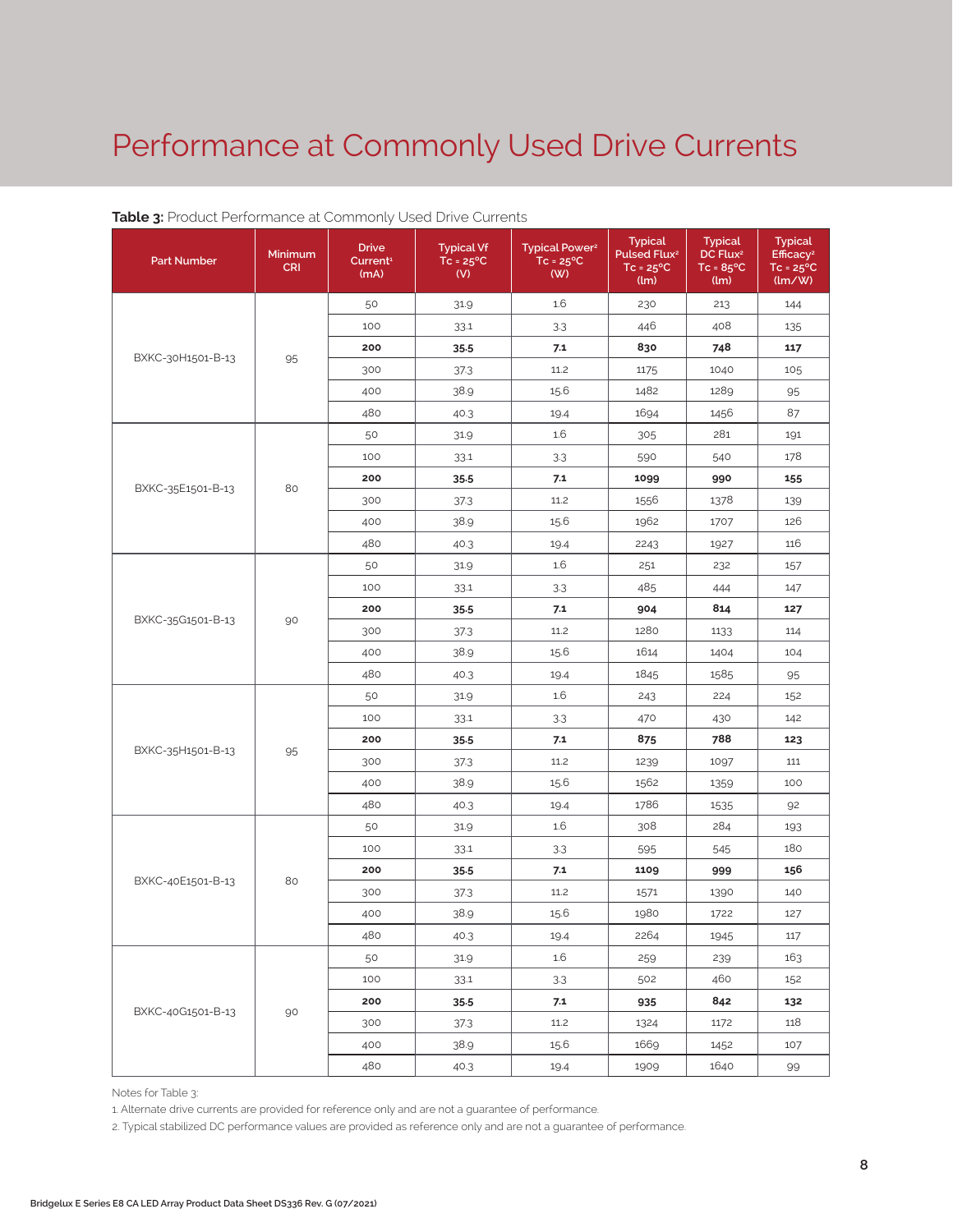| <b>Part Number</b> | Minimum<br><b>CRI</b> | <b>Drive</b><br>Current <sup>1</sup><br>(mA) | <b>Typical Vf</b><br>$Tc = 25^{\circ}C$<br>(V) | <b>Typical Power<sup>2</sup></b><br>$Tc = 25^{\circ}C$<br>(W) | <b>Typical</b><br>Pulsed Flux <sup>2</sup><br>$Tc = 25^{\circ}C$<br>(lm) | <b>Typical</b><br>DC Flux <sup>2</sup><br>$Tc = 85^{\circ}C$<br>(lm) | <b>Typical</b><br>Efficacy <sup>2</sup><br>$Tc = 25^{\circ}C$<br>(lm/W) |
|--------------------|-----------------------|----------------------------------------------|------------------------------------------------|---------------------------------------------------------------|--------------------------------------------------------------------------|----------------------------------------------------------------------|-------------------------------------------------------------------------|
|                    |                       | 50                                           | 31.9                                           | 1.6                                                           | 251                                                                      | 232                                                                  | 157                                                                     |
|                    |                       | 100                                          | 33.1                                           | 3.3                                                           | 486                                                                      | 445                                                                  | 147                                                                     |
|                    |                       | 200                                          | 35.5                                           | 7.1                                                           | 905                                                                      | 815                                                                  | 127                                                                     |
| BXKC-40H1501-B-13  | 95                    | 300                                          | 37.3                                           | 11.2                                                          | 1282                                                                     | 1134                                                                 | 115                                                                     |
|                    |                       | 400                                          | 38.9                                           | 15.6                                                          | 1616                                                                     | 1405                                                                 | 104                                                                     |
|                    |                       | 480                                          | 40.3                                           | 19.4                                                          | 1847                                                                     | 1587                                                                 | 95                                                                      |
|                    |                       | 50                                           | 31.9                                           | 1.6                                                           | 317                                                                      | 293                                                                  | 199                                                                     |
|                    |                       | 100                                          | 33.1                                           | 3.3                                                           | 614                                                                      | 562                                                                  | 185                                                                     |
|                    |                       | 200                                          | 35.5                                           | 7.1                                                           | 1143                                                                     | 1030                                                                 | 161                                                                     |
| BXKC-50E1501-B-14  | 80                    | 300                                          | 37.3                                           | 11.2                                                          | 1619                                                                     | 1433                                                                 | 145                                                                     |
|                    |                       | 400                                          | 38.9                                           | 15.6                                                          | 2041                                                                     | 1775                                                                 | 131                                                                     |
|                    |                       | 480                                          | 40.3                                           | 19.4                                                          | 2333                                                                     | 2005                                                                 | 120                                                                     |
|                    |                       | 50                                           | 31.9                                           | 1.6                                                           | 266                                                                      | 245                                                                  | 167                                                                     |
|                    | 90                    | 100                                          | 33.1                                           | 33                                                            | 514                                                                      | 471                                                                  | 155                                                                     |
|                    |                       | 200                                          | 35.5                                           | 7.1                                                           | 958                                                                      | 863                                                                  | 135                                                                     |
| BXKC-50G1501-B-14  |                       | 300                                          | 37.3                                           | 11.2                                                          | 1357                                                                     | 1201                                                                 | 121                                                                     |
|                    |                       | 400                                          | 38.9                                           | 15.6                                                          | 1710                                                                     | 1488                                                                 | 110                                                                     |
|                    |                       | 480                                          | 40.3                                           | 19.4                                                          | 1955                                                                     | 1680                                                                 | 101                                                                     |
|                    |                       | 50                                           | 31.9                                           | 1.6                                                           | 317                                                                      | 293                                                                  | 199                                                                     |
|                    |                       | 100                                          | 33.1                                           | 33                                                            | 614                                                                      | 562                                                                  | 185                                                                     |
|                    |                       | 200                                          | 35.5                                           | 7.1                                                           | 1143                                                                     | 1030                                                                 | 161                                                                     |
| BXKC-56E1501-B-14  | 80                    | 300                                          | 37.3                                           | 11.2                                                          | 1619                                                                     | 1433                                                                 | 145                                                                     |
|                    |                       | 400                                          | 38.9                                           | 15.6                                                          | 2041                                                                     | 1775                                                                 | 131                                                                     |
|                    |                       | 480                                          | 40.3                                           | 19.4                                                          | 2333                                                                     | 2005                                                                 | 120                                                                     |
|                    |                       | 50                                           | 31.9                                           | 1.6                                                           | 317                                                                      | 293<br>562                                                           | 199                                                                     |
|                    |                       | 100                                          | 33.1                                           | 33                                                            | 614                                                                      |                                                                      | 185                                                                     |
| BXKC-65E1501-B-14  | 80                    | 200                                          | 35.5                                           | 7.1                                                           | 1143                                                                     | 1030                                                                 | 161                                                                     |
|                    |                       | 300                                          | 37.3                                           | 11.2                                                          | 1619                                                                     | 1433                                                                 | 145                                                                     |
|                    |                       | 400                                          | 38.9                                           | 15.6                                                          | 2041                                                                     | 1775                                                                 | 131                                                                     |
|                    |                       | 480                                          | 40.3                                           | 19.4                                                          | 2333                                                                     | 2005                                                                 | 120                                                                     |
|                    |                       | 100                                          | 16.0                                           | 1.6                                                           | 283                                                                      | 261                                                                  | 177                                                                     |
|                    |                       | 200                                          | 16.6                                           | 3.3                                                           | 548                                                                      | 501                                                                  | 165                                                                     |
|                    |                       | 400                                          | 17.8                                           | 7.1                                                           | 1020                                                                     | 919                                                                  | 144                                                                     |
| BXKC-27E1501-D-13  | 80                    | 600                                          | 18.6                                           | 11.2                                                          | 1445                                                                     | 1278                                                                 | 129                                                                     |
|                    |                       | 800                                          | 19.5                                           | 15.6                                                          | 1821                                                                     | 1584                                                                 | 117                                                                     |
|                    |                       | 960                                          | 20.2                                           | 19.4                                                          | 2082                                                                     | 1789                                                                 | 108                                                                     |

### **Table 3:** Product Performance at Commonly Used Drive Currents

Notes for Table 3:

1. Alternate drive currents are provided for reference only and are not a guarantee of performance.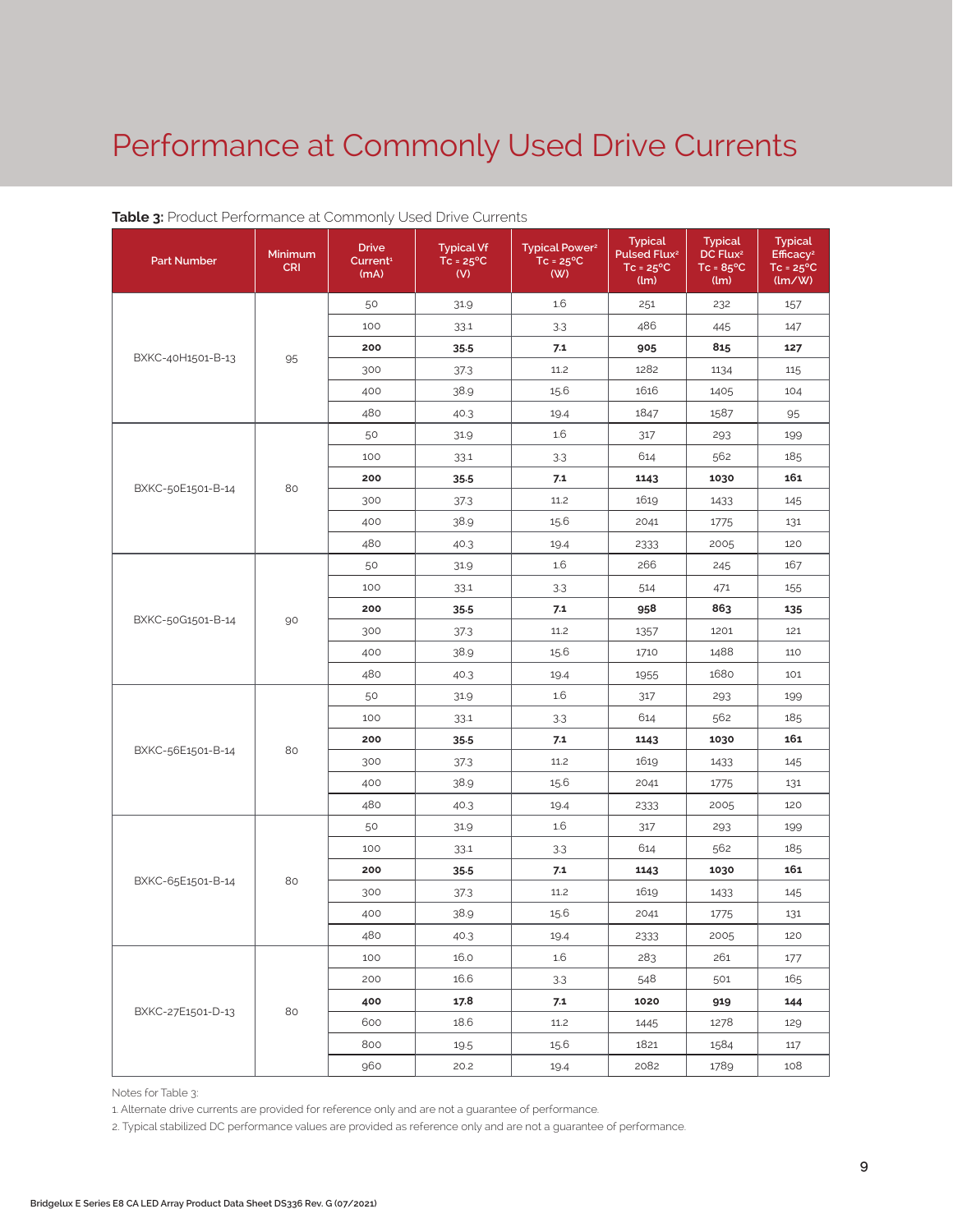| <b>Part Number</b> | Minimum<br><b>CRI</b> | <b>Drive</b><br>Current <sup>1</sup><br>(mA) | <b>Typical Vf</b><br>$Tc = 25^{\circ}C$<br>(V) | <b>Typical Power<sup>2</sup></b><br>$Tc = 25^{\circ}C$<br>(W) | <b>Typical</b><br>Pulsed Flux <sup>2</sup><br>$Tc = 25^{\circ}C$<br>(lm) | <b>Typical</b><br>DC Flux <sup>2</sup><br>$Tc = 85^{\circ}C$<br>(lm)                   | <b>Typical</b><br>Efficacy <sup>2</sup><br>$Tc = 25^{\circ}C$<br>(lm/W) |
|--------------------|-----------------------|----------------------------------------------|------------------------------------------------|---------------------------------------------------------------|--------------------------------------------------------------------------|----------------------------------------------------------------------------------------|-------------------------------------------------------------------------|
|                    |                       | 100                                          | 16.0                                           | 1.6                                                           | 233                                                                      | 215                                                                                    | 146                                                                     |
|                    |                       | 200                                          | 16.6                                           | 3.3                                                           | 451                                                                      | 413                                                                                    | 136                                                                     |
|                    |                       | 400                                          | 17.8                                           | 7.1                                                           | 840                                                                      | 757                                                                                    | 118                                                                     |
| BXKC-27G1501-D-13  | 90                    | 600                                          | 18.6                                           | 11.2                                                          | 1190                                                                     | 1053                                                                                   | 106                                                                     |
|                    |                       | 800                                          | 19.5                                           | 15.6                                                          | 1500                                                                     | 1305                                                                                   | 96                                                                      |
|                    |                       | 960                                          | 20.2                                           | 19.4                                                          | 1715                                                                     | 1473                                                                                   | 89                                                                      |
|                    |                       | 100                                          | 16.0                                           | 1.6                                                           | 299                                                                      | 276                                                                                    | 187                                                                     |
|                    |                       | 200                                          | 16.6                                           | 33                                                            | 578                                                                      | 529                                                                                    | 175                                                                     |
|                    |                       | 400                                          | 17.8                                           | 7.1                                                           | 1077                                                                     | 970                                                                                    | 152                                                                     |
| BXKC-30E1501-D-13  | 80                    | 600                                          | 18.6                                           | 11.2                                                          | 1525                                                                     | 1350                                                                                   | 136                                                                     |
|                    |                       | 800                                          | 19.5                                           | 15.6                                                          | 1923                                                                     | 1673                                                                                   | 124                                                                     |
|                    |                       | 960                                          | 20.2                                           | 19.4                                                          | 2198                                                                     | 1889                                                                                   | 114                                                                     |
|                    |                       | 100                                          | 16.0                                           | 1.6                                                           | 245                                                                      | 226                                                                                    | 153                                                                     |
|                    | 90                    | 200                                          | 16.6                                           | 3.3                                                           | 473                                                                      | 433                                                                                    | 143                                                                     |
|                    |                       | 400                                          | 17.8                                           | 7.1                                                           | 881                                                                      | 794                                                                                    | 124                                                                     |
| BXKC-30G1501-D-13  |                       | 600                                          | 18.6                                           | 11.2                                                          | 1248                                                                     | 1104                                                                                   | 112                                                                     |
|                    |                       | 800                                          | 19.5                                           | 15.6                                                          | 1573                                                                     | 1368                                                                                   | 101                                                                     |
|                    |                       | 960                                          | 20.2                                           | 19.4                                                          | 1798                                                                     | 1545                                                                                   | 93                                                                      |
|                    |                       | 100                                          | 16.0                                           | 1.6                                                           | 305                                                                      | 281                                                                                    | 191                                                                     |
|                    | 80                    | 200                                          | 16.6                                           | 3.3                                                           | 590                                                                      | 540                                                                                    | 178                                                                     |
|                    |                       | 400                                          | 17.8                                           | 7.1                                                           | 1099                                                                     | 990                                                                                    | 155                                                                     |
| BXKC-35E1501-D-13  |                       | 600                                          | 18.6                                           | 11.2                                                          | 1556                                                                     | 1378                                                                                   | 139                                                                     |
|                    |                       | 800                                          | 19.5                                           | 15.6                                                          | 1962                                                                     | 1707                                                                                   | 126                                                                     |
|                    |                       | 960                                          | 20.2                                           | 19.4                                                          | 2243                                                                     | 1927                                                                                   | 116                                                                     |
|                    |                       | 100                                          | 16.0                                           | 1.6                                                           | 251                                                                      | 232<br>444<br>814<br>1133<br>1404<br>1585<br>284<br>545<br>999<br>1390<br>1722<br>1945 | 157                                                                     |
|                    |                       | 200                                          | 16.6                                           | 3.3                                                           | 485                                                                      |                                                                                        | 147                                                                     |
|                    |                       | 400                                          | 17.8                                           | 7.1                                                           | 904                                                                      |                                                                                        | 127                                                                     |
| BXKC-35G1501-D-13  | 90                    | 600                                          | 18.6                                           | 11.2                                                          | 1280                                                                     |                                                                                        | 114                                                                     |
|                    |                       | 800                                          | 19.5                                           | 15.6                                                          | 1614                                                                     |                                                                                        | 104                                                                     |
|                    |                       | 960                                          | 20.2                                           | 19.4                                                          | 1845                                                                     |                                                                                        | 95                                                                      |
|                    |                       | 100                                          | 16.0                                           | 1.6                                                           | 308                                                                      |                                                                                        | 193                                                                     |
|                    |                       | 200                                          | 16.6                                           | 3.3                                                           | 595                                                                      |                                                                                        | 180                                                                     |
|                    |                       | 400                                          | 17.8                                           | 7.1                                                           | 1109                                                                     |                                                                                        | 156                                                                     |
| BXKC-40E1501-D-13  | 80                    | 600                                          | 18.6                                           | 11.2                                                          | 1571                                                                     |                                                                                        | 140                                                                     |
|                    |                       | 800                                          | 19.5                                           | 15.6                                                          | 1980                                                                     |                                                                                        | 127                                                                     |
|                    |                       | 960                                          | 20.2                                           | 19.4                                                          | 2264                                                                     |                                                                                        | 117                                                                     |

### **Table 3:** Product Performance at Commonly Used Drive Currents

Notes for Table 3:

1. Alternate drive currents are provided for reference only and are not a guarantee of performance.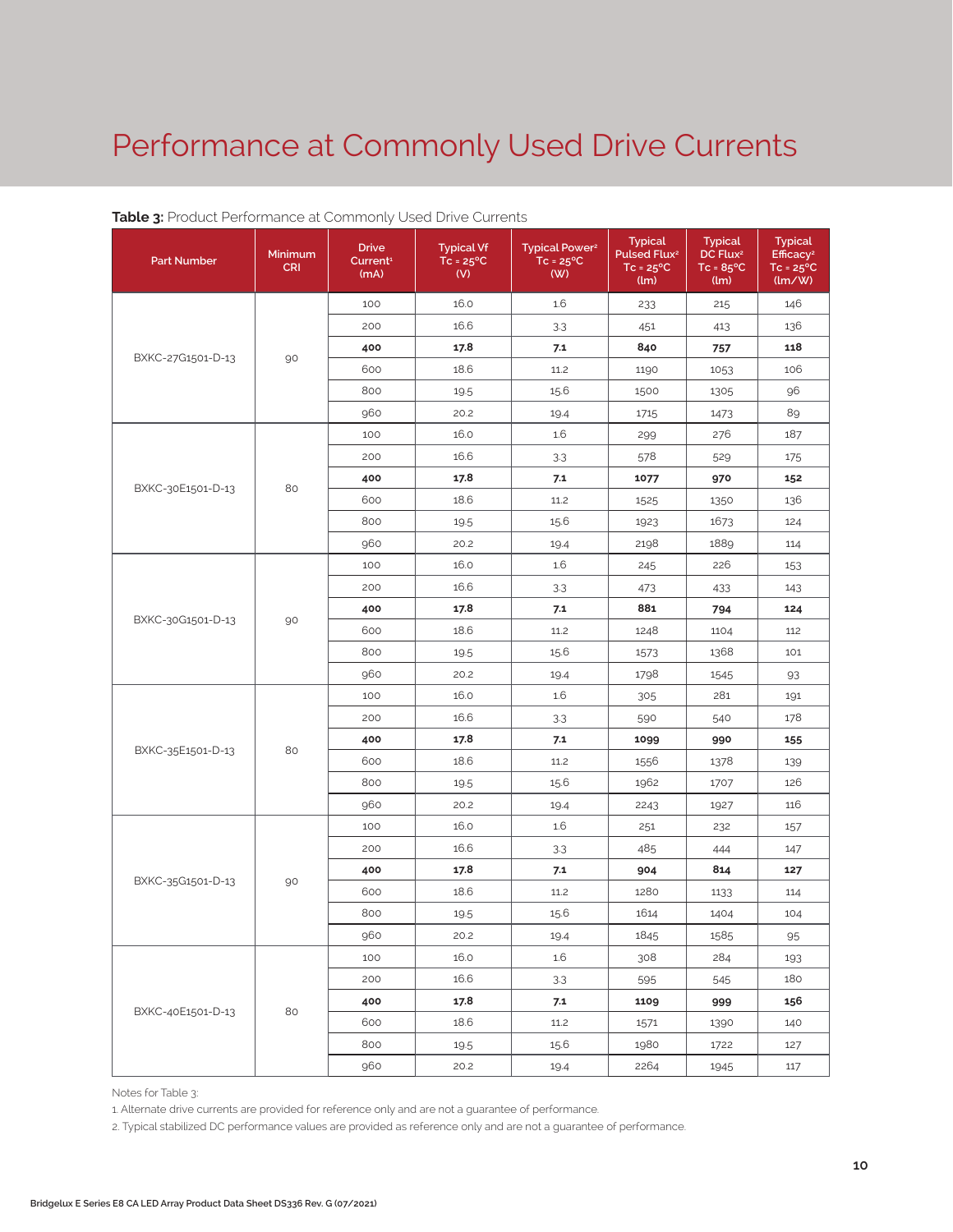| <b>Part Number</b> | Minimum<br><b>CRI</b> | <b>Drive</b><br>Current <sup>1</sup><br>(mA) | <b>Typical Vf</b><br>$Tc = 25^{\circ}C$<br>(V) | <b>Typical Power<sup>2</sup></b><br>$Tc = 25^{\circ}C$<br>(W) | <b>Typical</b><br>Pulsed Flux <sup>2</sup><br>$Tc = 25^{\circ}C$<br>(lm) | <b>Typical</b><br>DC Flux <sup>2</sup><br>$Tc = 85^{\circ}C$<br>(lm) | <b>Typical</b><br>Efficacy <sup>2</sup><br>$Tc = 25^{\circ}C$<br>(lm/W) |
|--------------------|-----------------------|----------------------------------------------|------------------------------------------------|---------------------------------------------------------------|--------------------------------------------------------------------------|----------------------------------------------------------------------|-------------------------------------------------------------------------|
|                    |                       | 100                                          | 16.0                                           | 1.6                                                           | 259                                                                      | 239                                                                  | 163                                                                     |
|                    |                       | 200                                          | 16.6                                           | 3.3                                                           | 502                                                                      | 460                                                                  | 152                                                                     |
|                    |                       | 400                                          | 17.8                                           | 7.1                                                           | 935                                                                      | 842                                                                  | 132                                                                     |
| BXKC-40G1501-D-13  | 90                    | 600                                          | 18.6                                           | 11.2                                                          | 1324                                                                     | 1172                                                                 | 118                                                                     |
|                    |                       | 800                                          | 19.5                                           | 15.6                                                          | 1669                                                                     | 1452                                                                 | 107                                                                     |
|                    |                       | 960                                          | 20.2                                           | 19.4                                                          | 1909                                                                     | 1640                                                                 | 99                                                                      |
|                    |                       | 100                                          | 16.0                                           | 1.6                                                           | 317                                                                      | 293                                                                  | 199                                                                     |
|                    |                       | 200                                          | 16.6                                           | 33                                                            | 614                                                                      | 562                                                                  | 185                                                                     |
|                    |                       | 400                                          | 17.8                                           | 7.1                                                           | 1143                                                                     | 1030                                                                 | 161                                                                     |
| BXKC-50E1501-D-14  | 80                    | 600                                          | 18.6                                           | 11.2                                                          | 1619                                                                     | 1433                                                                 | 145                                                                     |
|                    |                       | 800                                          | 19.5                                           | 15.6                                                          | 2041                                                                     | 1775                                                                 | 131                                                                     |
|                    |                       | 960                                          | 20.2                                           | 19.4                                                          | 2333                                                                     | 2005                                                                 | 120                                                                     |
|                    |                       | 100                                          | 16.0                                           | 1.6                                                           | 266                                                                      | 245                                                                  | 167                                                                     |
|                    | 90                    | 200                                          | 16.6                                           | 3.3                                                           | 514                                                                      | 471                                                                  | 155                                                                     |
|                    |                       | 400                                          | 17.8                                           | 7.1                                                           | 958                                                                      | 863                                                                  | 135                                                                     |
| BXKC-50G1501-D-14  |                       | 600                                          | 18.6                                           | 11.2                                                          | 1357                                                                     | 1201                                                                 | 121                                                                     |
|                    |                       | 800                                          | 19.5                                           | 15.6                                                          | 1710                                                                     | 1488                                                                 | 110                                                                     |
|                    |                       | 960                                          | 20.2                                           | 19.4                                                          | 1955                                                                     | 1680                                                                 | 101                                                                     |
|                    |                       | 100                                          | 16.0                                           | 1.6                                                           | 317                                                                      | 293                                                                  | 199                                                                     |
|                    |                       | 200                                          | 16.6                                           | 3.3                                                           | 614                                                                      | 562                                                                  | 185                                                                     |
|                    |                       | 400                                          | 17.8                                           | 7.1                                                           | 1143                                                                     | 1030                                                                 | 161                                                                     |
| BXKC-56E1501-D-14  | 80                    | 600                                          | 18.6                                           | 11.2                                                          | 1619                                                                     | 1433                                                                 | 145                                                                     |
|                    |                       | 800                                          | 19.5                                           | 15.6                                                          | 2041                                                                     | 1775                                                                 | 131                                                                     |
|                    |                       | 960                                          | 20.2                                           | 19.4                                                          | 2333                                                                     | 2005                                                                 | 120                                                                     |
|                    |                       | 100                                          | 16.0                                           | 1.6                                                           | 317                                                                      | 293                                                                  | 199                                                                     |
|                    |                       | 200                                          | 16.6                                           | 3.3                                                           | 614                                                                      | 562                                                                  | 185                                                                     |
|                    | 80                    | 400                                          | 17.8                                           | 7.1                                                           | 1143                                                                     | 1030                                                                 | 161                                                                     |
| BXKC-65E1501-D-14  |                       | 600                                          | 18.6                                           | 11.2                                                          | 1619                                                                     | 1433                                                                 | 145                                                                     |
|                    |                       | 800                                          | 19.5                                           | 15.6                                                          | 2041                                                                     | 1775                                                                 | 131                                                                     |
|                    |                       | 960                                          | 20.2                                           | 19.4                                                          | 2333                                                                     | 2005                                                                 | 120                                                                     |
|                    |                       | 90                                           | 32.8                                           | 3.0                                                           | 486                                                                      | 443                                                                  | 165                                                                     |
|                    |                       | 180                                          | 34.0                                           | 6.1                                                           | 942                                                                      | 853                                                                  | 154                                                                     |
|                    |                       | 350                                          | 36.0                                           | 12.6                                                          | 1704                                                                     | 1534                                                                 | 135                                                                     |
| BXKC-27E2000-C-13  | 80                    | 360                                          | 36.1                                           | 13.0                                                          | 1749                                                                     | 1572                                                                 | 135                                                                     |
|                    |                       | 540                                          | 38.1                                           | 20.6                                                          | 2473                                                                     | 2179                                                                 | 120                                                                     |
|                    |                       | 720                                          | 40.0                                           | 28.8                                                          | 3110                                                                     | 2681                                                                 | 108                                                                     |

### **Table 3:** Product Performance at Commonly Used Drive Currents

Notes for Table 3:

1. Alternate drive currents are provided for reference only and are not a guarantee of performance.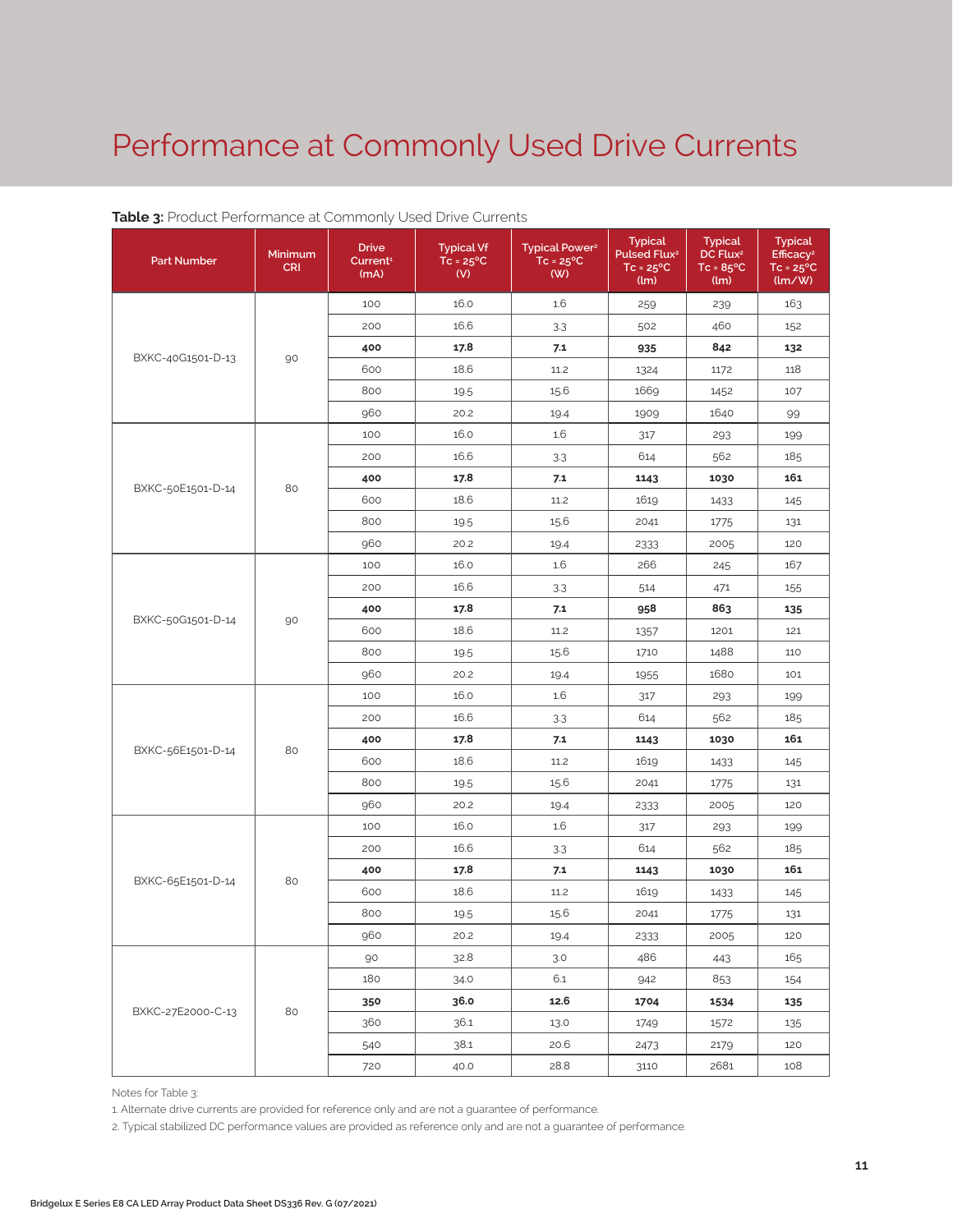| <b>Part Number</b> | Minimum<br><b>CRI</b> | <b>Drive</b><br>Current <sup>1</sup><br>(mA) | <b>Typical Vf</b><br>$Tc = 25^{\circ}C$<br>(V) | <b>Typical Power<sup>2</sup></b><br>$Tc = 25^{\circ}C$<br>(W) | <b>Typical</b><br>Pulsed Flux <sup>2</sup><br>$Tc = 25^{\circ}C$<br>(lm) | <b>Typical</b><br>DC Flux <sup>2</sup><br>$Tc = 85^{\circ}C$<br>(lm) | <b>Typical</b><br>Efficacy <sup>2</sup><br>$Tc = 25^{\circ}C$<br>(lm/W) |
|--------------------|-----------------------|----------------------------------------------|------------------------------------------------|---------------------------------------------------------------|--------------------------------------------------------------------------|----------------------------------------------------------------------|-------------------------------------------------------------------------|
|                    |                       | 90                                           | 32.8                                           | 3.0                                                           | 413                                                                      | 377                                                                  | 140                                                                     |
|                    |                       | 180                                          | 34.0                                           | 6.1                                                           | 801                                                                      | 725                                                                  | 131                                                                     |
|                    |                       | 350                                          | 36.0                                           | 12.6                                                          | 1449                                                                     | 1304                                                                 | 115                                                                     |
| BXKC-27G2000-C-13  | 90                    | 360                                          | 36.1                                           | 13.0                                                          | 1486                                                                     | 1336                                                                 | 114                                                                     |
|                    |                       | 540                                          | 38.1                                           | 20.6                                                          | 2102                                                                     | 1852                                                                 | 102                                                                     |
|                    |                       | 720                                          | 40.0                                           | 28.8                                                          | 2643                                                                     | 2278                                                                 | 92                                                                      |
|                    |                       | 90                                           | 32.8                                           | 3.0                                                           | 512                                                                      | 466                                                                  | 173                                                                     |
|                    |                       | 180                                          | 34.0                                           | 6.1                                                           | 992                                                                      | 898                                                                  | 162                                                                     |
|                    |                       | 350                                          | 36.0                                           | 12.6                                                          | 1794                                                                     | 1615                                                                 | 142                                                                     |
| BXKC-30E2000-C-13  | 80                    | 360                                          | 36.1                                           | 13.0                                                          | 1841                                                                     | 1655                                                                 | 142                                                                     |
|                    |                       | 540                                          | 38.1                                           | 20.6                                                          | 2603                                                                     | 2294                                                                 | 127                                                                     |
|                    |                       | 720                                          | 40.0                                           | 28.8                                                          | 3273                                                                     | 2822                                                                 | 114                                                                     |
|                    |                       | 90                                           | 32.8                                           | 3.0                                                           | 435                                                                      | 396                                                                  | 147                                                                     |
|                    | 90                    | 180                                          | 34.0                                           | 6.1                                                           | 843                                                                      | 763                                                                  | 138                                                                     |
|                    |                       | 350                                          | 36.0                                           | 12.6                                                          | 1525                                                                     | 1373                                                                 | 121                                                                     |
| BXKC-30G2000-C-13  |                       | 360                                          | 36.1                                           | 13.0                                                          | 1565                                                                     | 1406                                                                 | 120                                                                     |
|                    |                       | 540                                          | 38.1                                           | 20.6                                                          | 2212                                                                     | 1950                                                                 | 108                                                                     |
|                    |                       | 720                                          | 40.0                                           | 28.8                                                          | 2782                                                                     | 2398                                                                 | 97                                                                      |
|                    |                       | 90                                           | 32.8                                           | 3.0                                                           | 530                                                                      | 483                                                                  | 179                                                                     |
|                    |                       | 180                                          | 34.0                                           | 6.1                                                           | 1027                                                                     | 929                                                                  | 168                                                                     |
|                    |                       | 350                                          | 36.0                                           | 12.6                                                          | 1857                                                                     | 1671                                                                 | 147                                                                     |
| BXKC-35E2000-C-13  | 80                    | 360                                          | 36.1                                           | 13.0                                                          | 1905                                                                     | 1713                                                                 | 147                                                                     |
|                    |                       | 540                                          | 38.1                                           | 20.6                                                          | 2694                                                                     | 2374                                                                 | 131                                                                     |
|                    |                       | 720                                          | 40.0                                           | 28.8                                                          | 3388                                                                     | 2920                                                                 | 118                                                                     |
|                    |                       | 90                                           | 32.8                                           | 3.0                                                           | 450                                                                      | 410<br>790<br>1421<br>1456<br>2018<br>2482<br>498                    | 152                                                                     |
|                    |                       | 180                                          | 34.0                                           | 6.1                                                           | 873                                                                      |                                                                      | 142                                                                     |
|                    |                       | 350                                          | 36.0                                           | 12.6                                                          | 1578                                                                     |                                                                      | 125                                                                     |
| BXKC-35G2000-C-13  | 90                    | 360                                          | 36.1                                           | 13.0                                                          | 1619                                                                     |                                                                      | 125                                                                     |
|                    |                       | 540                                          | 38.1                                           | 20.6                                                          | 2290                                                                     |                                                                      | 111                                                                     |
|                    |                       | 720                                          | 40.0                                           | 28.8                                                          | 2880                                                                     |                                                                      | 100                                                                     |
|                    |                       | 90                                           | 32.8                                           | 3.0                                                           | 547                                                                      |                                                                      | 185                                                                     |
|                    |                       | 180                                          | 34.0                                           | 6.1                                                           | 1059                                                                     | 959                                                                  | 173                                                                     |
|                    |                       | 350                                          | 36.0                                           | 12.6                                                          | 1916                                                                     | 1725                                                                 | 152                                                                     |
| BXKC-40E2000-C-13  | 80                    | 360                                          | 36.1                                           | 13.0                                                          | 1966                                                                     | 1767                                                                 | 151                                                                     |
|                    |                       | 540                                          | 38.1                                           | 20.6                                                          | 2780                                                                     | 2450                                                                 | 135                                                                     |
|                    |                       | 720                                          | 40.0                                           | 28.8                                                          | 3496                                                                     | 3013                                                                 | 121                                                                     |

### **Table 3:** Product Performance at Commonly Used Drive Currents

Notes for Table 3:

1. Alternate drive currents are provided for reference only and are not a guarantee of performance.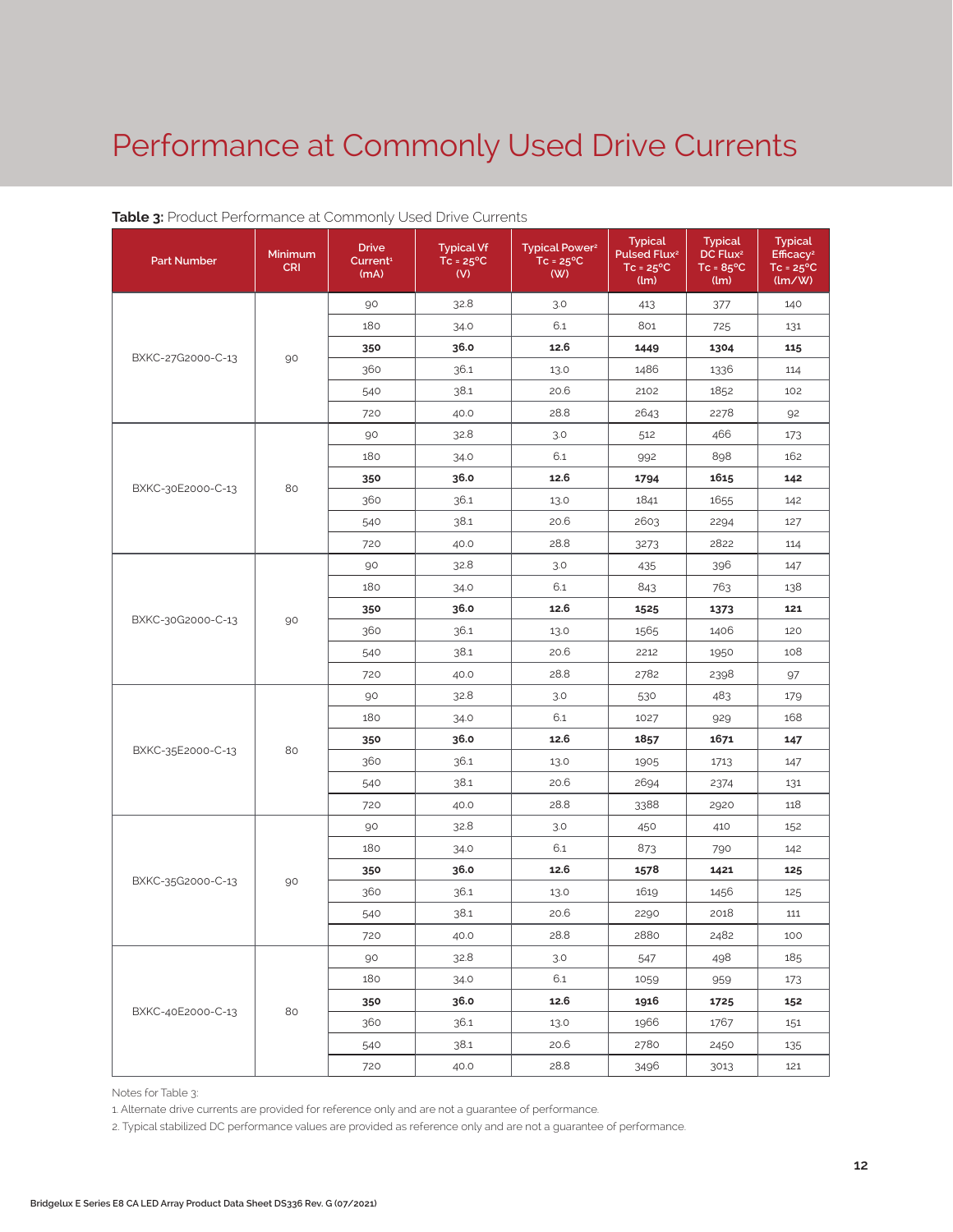| <b>Part Number</b> | <b>Minimum</b><br><b>CRI</b> | <b>Drive</b><br>Current <sup>1</sup><br>(mA) | <b>Typical Vf</b><br>$Tc = 25^{\circ}C$<br>(V) | <b>Typical Power<sup>2</sup></b><br>$Tc = 25^{\circ}C$<br>(W) | <b>Typical</b><br>Pulsed Flux <sup>2</sup><br>$Tc = 25^{\circ}C$<br>(lm) | <b>Typical</b><br>DC Flux <sup>2</sup><br>$Tc = 85^{\circ}C$<br>(lm) | <b>Typical</b><br>Efficacy <sup>2</sup><br>$Tc = 25^{\circ}C$<br>(lm/W) |
|--------------------|------------------------------|----------------------------------------------|------------------------------------------------|---------------------------------------------------------------|--------------------------------------------------------------------------|----------------------------------------------------------------------|-------------------------------------------------------------------------|
|                    | 90                           | 90                                           | 32.8                                           | 3.0                                                           | 465                                                                      | 423                                                                  | 157                                                                     |
|                    |                              | 180                                          | 34.0                                           | 6.1                                                           | 901                                                                      | 815                                                                  | 147                                                                     |
|                    |                              | 350                                          | 36.0                                           | 12.6                                                          | 1629                                                                     | 1466                                                                 | 129                                                                     |
| BXKC-40G2000-C-13  |                              | 360                                          | 36.1                                           | 13.0                                                          | 1671                                                                     | 1502                                                                 | 129                                                                     |
|                    |                              | 540                                          | 38.1                                           | 20.6                                                          | 2363                                                                     | 2082                                                                 | 115                                                                     |
|                    |                              | 720                                          | 40.0                                           | 28.8                                                          | 2972                                                                     | 2561                                                                 | 103                                                                     |
|                    |                              | 90                                           | 32.8                                           | 3.0                                                           | 550                                                                      | 501                                                                  | 186                                                                     |
|                    |                              | 180                                          | 34.0                                           | 6.1                                                           | 1066                                                                     | 965                                                                  | 174                                                                     |
|                    |                              | 350                                          | 36.0                                           | 12.6                                                          | 1929                                                                     | 1736                                                                 | 153                                                                     |
| BXKC-50E2000-C-14  | 80                           | 360                                          | 36.1                                           | 13.0                                                          | 1979                                                                     | 1779                                                                 | 152                                                                     |
|                    |                              | 540                                          | 38.1                                           | 20.6                                                          | 2798                                                                     | 2466                                                                 | 136                                                                     |
|                    |                              | 720                                          | 40.0                                           | 28.8                                                          | 3519                                                                     | 3033                                                                 | 122                                                                     |
|                    | 90                           | 90                                           | 32.8                                           | 3.0                                                           | 468                                                                      | 426                                                                  | 158                                                                     |
|                    |                              | 180                                          | 34.0                                           | 6.1                                                           | 906                                                                      | 820                                                                  | 148                                                                     |
| BXKC-50G2000-C-14  |                              | 350                                          | 36.0                                           | 12.6                                                          | 1639                                                                     | 1475                                                                 | 130                                                                     |
|                    |                              | 360                                          | 36.1                                           | 13.0                                                          | 1682                                                                     | 1512                                                                 | 129                                                                     |
|                    |                              | 540                                          | 38.1                                           | 20.6                                                          | 2378                                                                     | 2096                                                                 | 116                                                                     |
|                    |                              | 720                                          | 40.0                                           | 28.8                                                          | 2991                                                                     | 2578                                                                 | 104                                                                     |
|                    | 80                           | 90                                           | 32.8                                           | 3.0                                                           | 550                                                                      | 501                                                                  | 186                                                                     |
|                    |                              | 180                                          | 34.0                                           | 6.1                                                           | 1066                                                                     | 965                                                                  | 174                                                                     |
| BXKC-56E2000-C-14  |                              | 350                                          | 36.0                                           | 12.6                                                          | 1929                                                                     | 1736                                                                 | 153                                                                     |
|                    |                              | 360                                          | 36.1                                           | 13.0                                                          | 1979                                                                     | 1779                                                                 | 152                                                                     |
|                    |                              | 540                                          | 38.1                                           | 20.6                                                          | 2798                                                                     | 2466                                                                 | 136                                                                     |
|                    |                              | 720                                          | 40.0                                           | 28.8                                                          | 3519                                                                     | 3033                                                                 | 122                                                                     |
|                    | 80                           | 90                                           | 32.8                                           | 3.0                                                           | 550                                                                      | 501                                                                  | 186                                                                     |
|                    |                              | 180                                          | 34.0                                           | 6.1                                                           | 1066                                                                     | 965                                                                  | 174                                                                     |
|                    |                              | 350                                          | 36.0                                           | 12.6                                                          | 1929                                                                     | 1736                                                                 | 153                                                                     |
| BXKC-65E2000-C-14  |                              | 360                                          | 36.1                                           | 13.0                                                          | 1979                                                                     | 1779                                                                 | 152                                                                     |
|                    |                              | 540                                          | 38.1                                           | 20.6                                                          | 2798                                                                     | 2466                                                                 | 136                                                                     |
|                    |                              | 720                                          | 40.0                                           | 28.8                                                          | 3519                                                                     | 3033                                                                 | 122                                                                     |

### **Table 3:** Product Performance at Commonly Used Drive Currents

Notes for Table 3:

1. Alternate drive currents are provided for reference only and are not a guarantee of performance.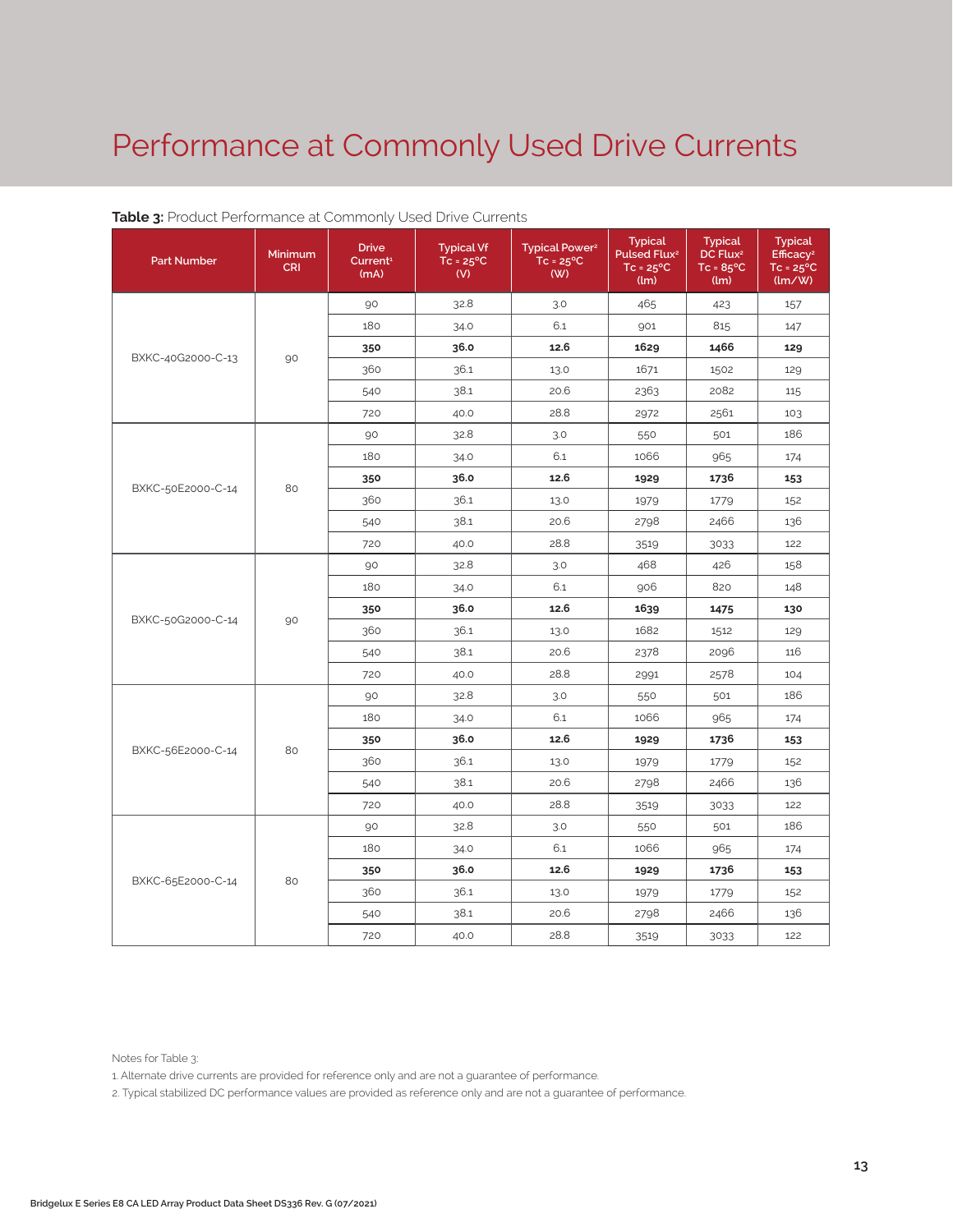# Electrical Characteristics

#### **Table 4: Electrical Characteristics**

| <b>Part Number</b> | <b>Drive</b>    | <b>Forward Voltage</b><br>Pulsed, Tc = 25°C (V)1,2,3 |                |         | <b>Typical</b><br>Coefficient<br>of Forward | <b>Typical</b><br><b>Thermal</b><br>Resistance        | <b>Driver Selection</b><br>Voltages <sup>6</sup><br>(V)      |                                                            |
|--------------------|-----------------|------------------------------------------------------|----------------|---------|---------------------------------------------|-------------------------------------------------------|--------------------------------------------------------------|------------------------------------------------------------|
|                    | Current<br>(mA) | <b>Minimum</b>                                       | <b>Typical</b> | Maximum | Voltage <sup>4</sup><br>Vf/Tc<br>(mV/C)     | Junction to<br>Case <sup>5.6</sup><br>$Rj-c$<br>(C/W) | Vf Min. Hot <sup>7</sup><br>$Tc = 105$ <sup>o</sup> C<br>(V) | Vf Max.<br>Cold <sup>7</sup><br>$Tc = -40^{\circ}C$<br>(V) |
| BXKC-xxx150x-B-1x  | 200             | 32.0                                                 | 35.5           | 38.7    | 10.5                                        | 1.0                                                   | 30.7                                                         | 39.6                                                       |
| BXKC-xxx150x-D-1x  | 400             | 16.0                                                 | 17.8           | 19.3    | 5.25                                        | 1.0                                                   | 15.4                                                         | 19.8                                                       |
| BXKC-xxx2000-C-1x  | 350             | 32.4                                                 | 36.0           | 39.2    | 13.7                                        | 0.57                                                  | 31.8                                                         | 40.2                                                       |

Notes for Table 4:

1. Parts are tested in pulsed conditions, Tc = 25°C. Pulse width is 10ms.

2. Voltage minimum and maximum are provided for reference only and are not a guarantee of performance.

3. Bridgelux maintains a tester tolerance of ± 0.10V on forward voltage measurements.

4. Typical coefficient of forward voltage tolerance is ± 0.1mV for nominal current.

5. Thermal resistance values are based from test data of a 3000K 80 CRI product.

6. Thermal resistance value was calculated using total electrical input power; optical power was not subtracted from input power. The thermal interface material used during testing is not included in the thermal resistance value.

7. Vf min hot and max cold values are provided as reference only and are not guaranteed by test. These values are provided to aid in driver design and selection over the operating range of the product.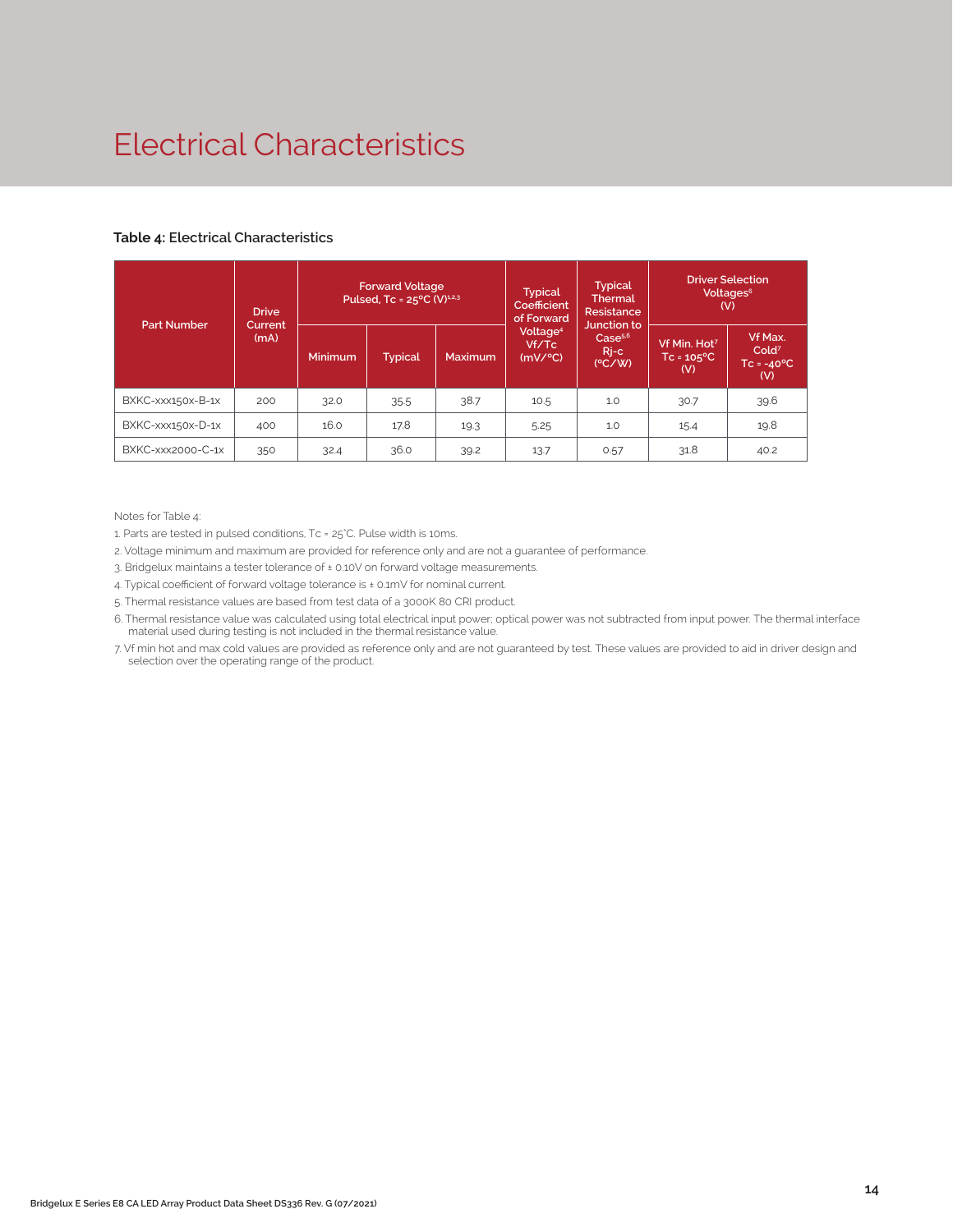# Absolute Maximum Ratings

### **Table 5 :** Maximum Ratings

| Parameter                                                 | <b>Maximum Rating</b>                     |                   |                   |  |  |
|-----------------------------------------------------------|-------------------------------------------|-------------------|-------------------|--|--|
| LED Junction Temperature (T.)                             | $125^{\circ}$ C                           |                   |                   |  |  |
| Storage Temperature                                       | $-40^{\circ}$ C to $+105^{\circ}$ C       |                   |                   |  |  |
| Operating Case Temperature <sup>1</sup> (T <sub>,</sub> ) | $105^{\circ}$ C                           |                   |                   |  |  |
| Soldering Temperature <sup>3</sup>                        | 300°C or lower for a maximum of 6 seconds |                   |                   |  |  |
|                                                           | BXKC-xxx150x-B-1x                         | BXKC-xxx150x-D-1x | BXKC-xxx2000-C-1x |  |  |
| Maximum Drive Current <sup>2,4</sup>                      | 480 mA<br>960 mA                          |                   | 720 mA            |  |  |
| Maximum Reverse Voltage <sup>5</sup>                      | $-60V$                                    | $-30V$            | $-60V$            |  |  |

Notes for Table 5:

1. For IEC 62717 requirement, please consult your Bridgelux sales representative.

2. Arrays may be driven at higher currents however lumen maintenance may be reduced.

3. See Bridgelux Application Notes for more information.

4. Bridgelux recommends a maximum duty cycle of 10% and pulse width of 20 ms when operating LED Arrays at maximum peak pulsed current specified. Maximum peak pulsed currents indicate values where LED Arrays can be driven without catastrophic failures.

5. Light emitting diodes are not designed to be driven in reverse voltage and will not produce light under this condition. Maximum rating provided for reference only.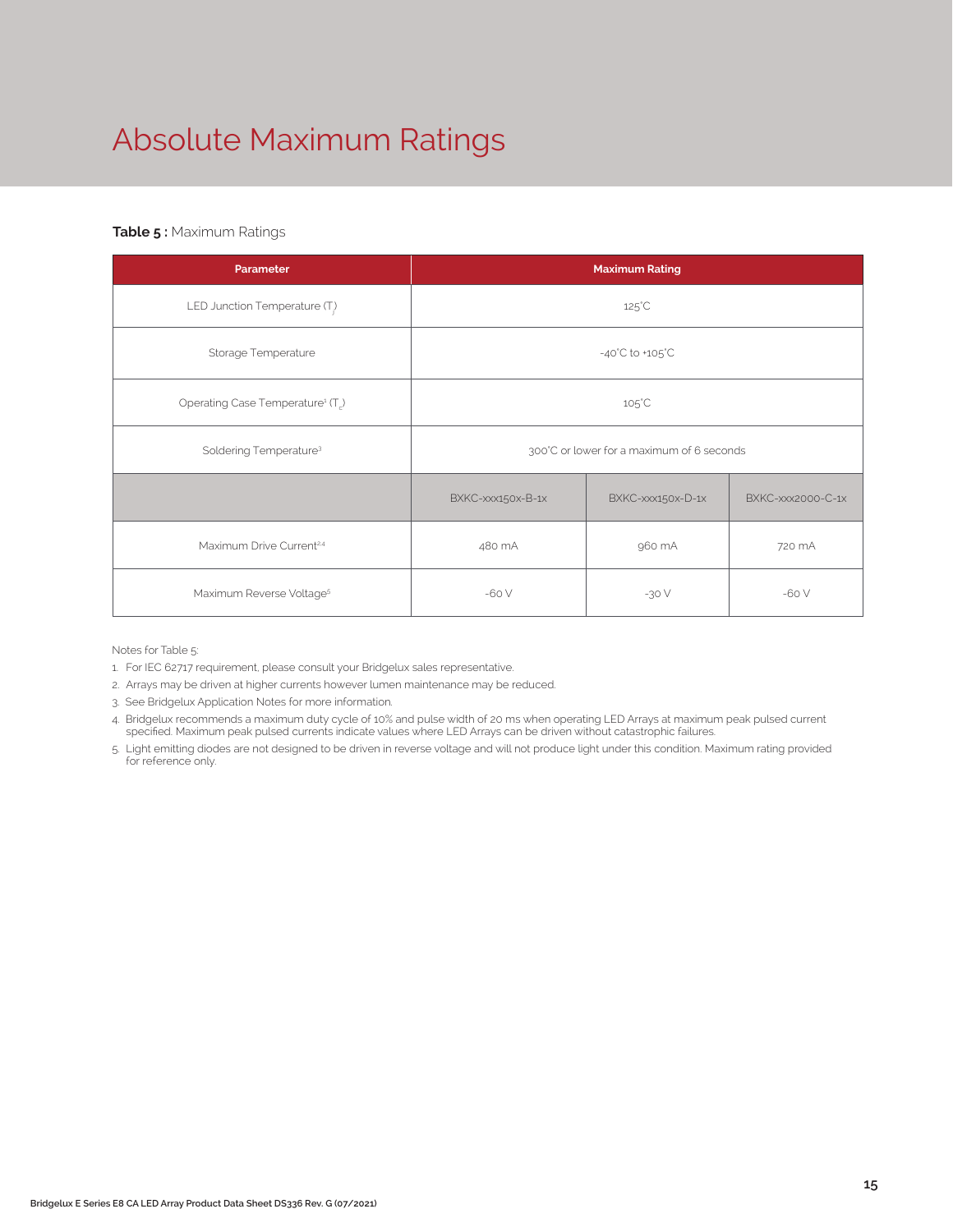#### **Figure 1: Forward Voltage vs. Forward Current**



**Figure 2: Forward Voltage vs. Forward Current**

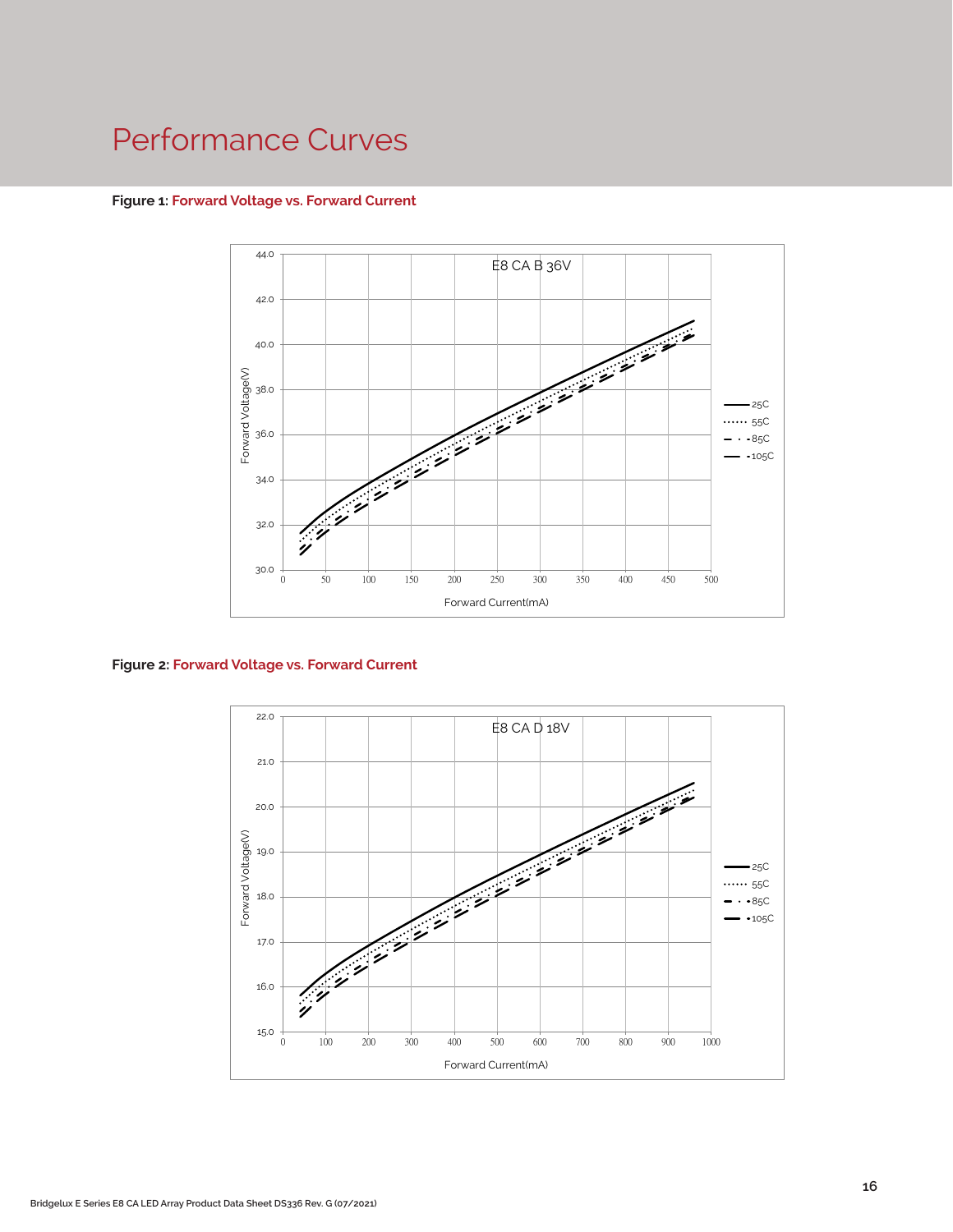#### **Figure 3: Forward Voltage vs. Forward Current**



### **Figure 4: Relative Luminous Flux vs. Drive Current**

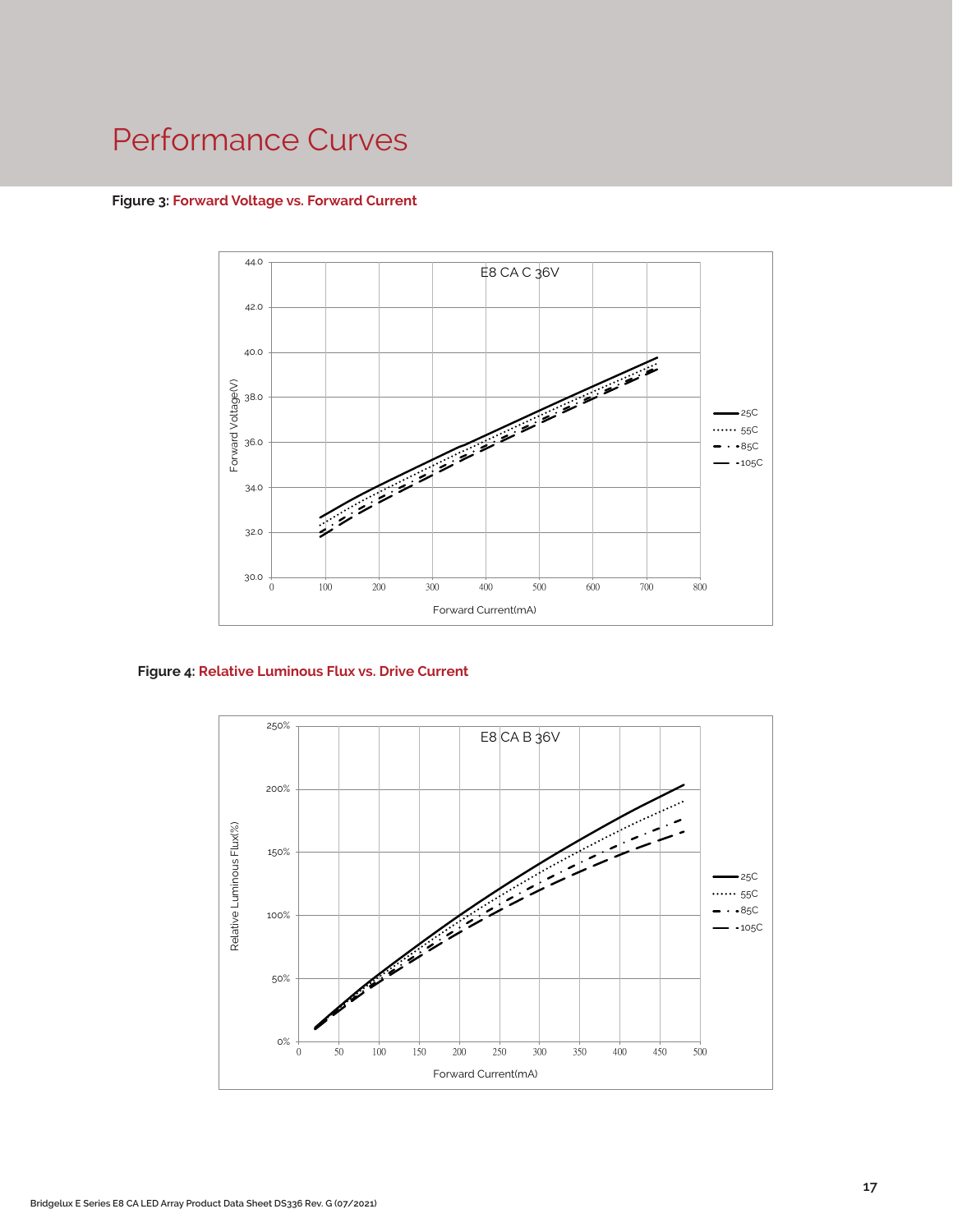## **Figure 5: Relative Luminous Flux vs. Drive Current**



**Figure 6: Relative Luminous Flux vs. Drive Current**

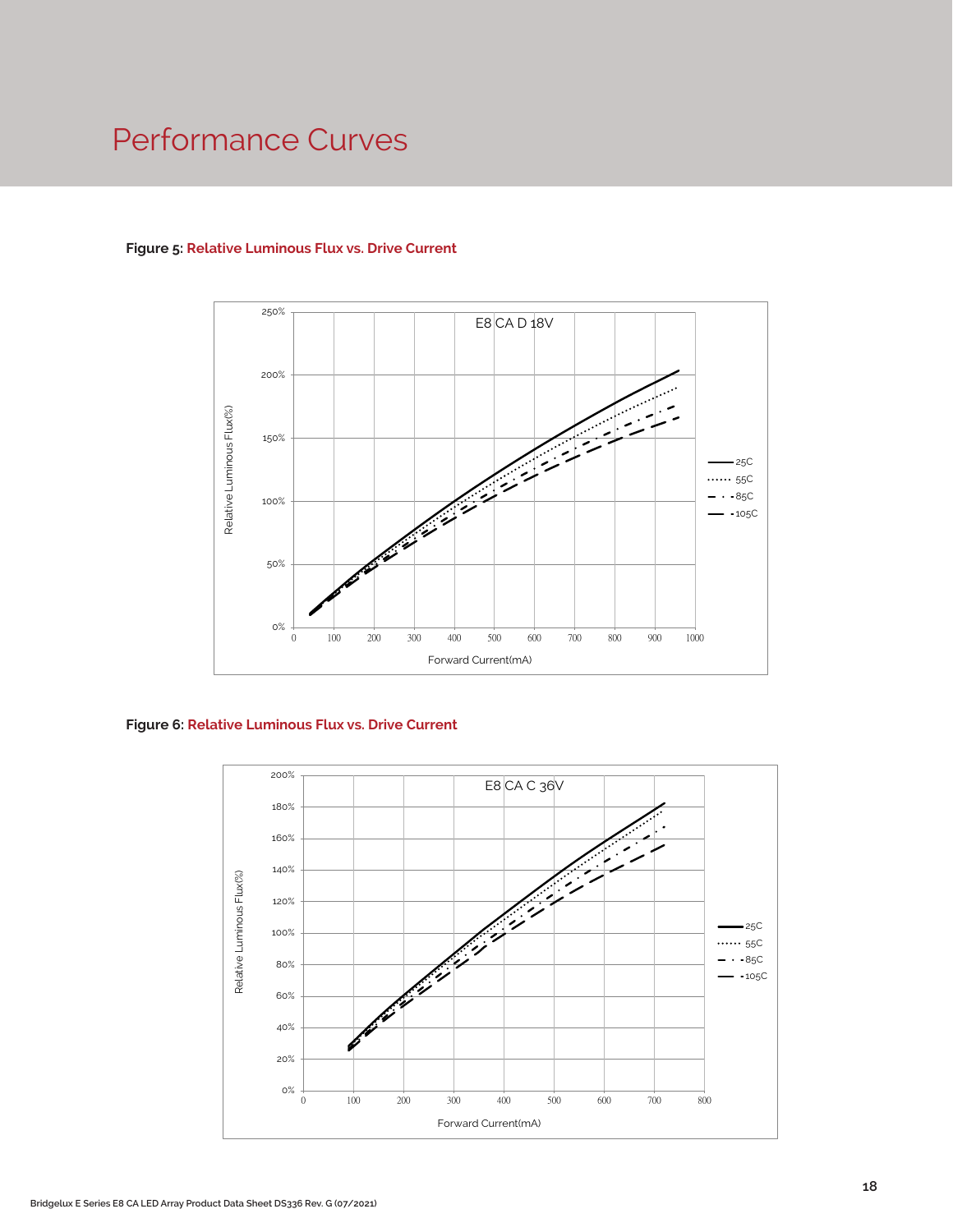

#### **Figure 7: Relative Luminous Flux vs. Case Temperature**

Notes for Figure 7

1. Characteristics based on 3000K and 80 CRI.

2. For other color SKUs, the relative luminous will vary. Please contact your Bridgelux sales representative for more information.

#### **Figure 8: Relative Voltage vs. Case Temperature**

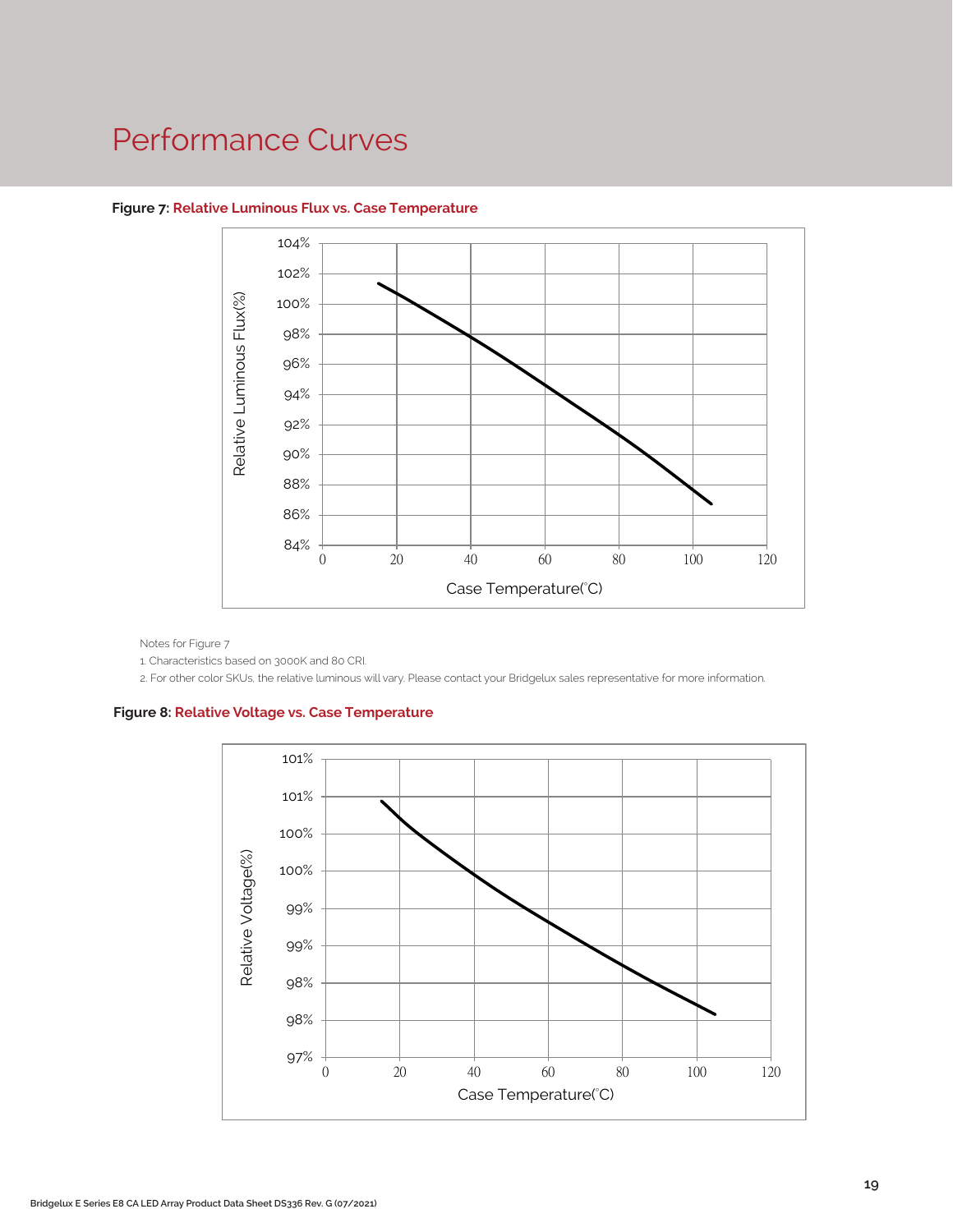

## **Figure 9: Typical DC ccx Shift vs. Case Temperature**

**Figure 10: Typical DC ccy Shift vs. Case Temperature**



Notes for Figure 9 and Figure 10:

1. Characteristics shown based on 3000K and 80 CRI.

2. For other color SKUs, the shift in color will vary. Please contact your Bridgelux sales representative for more information.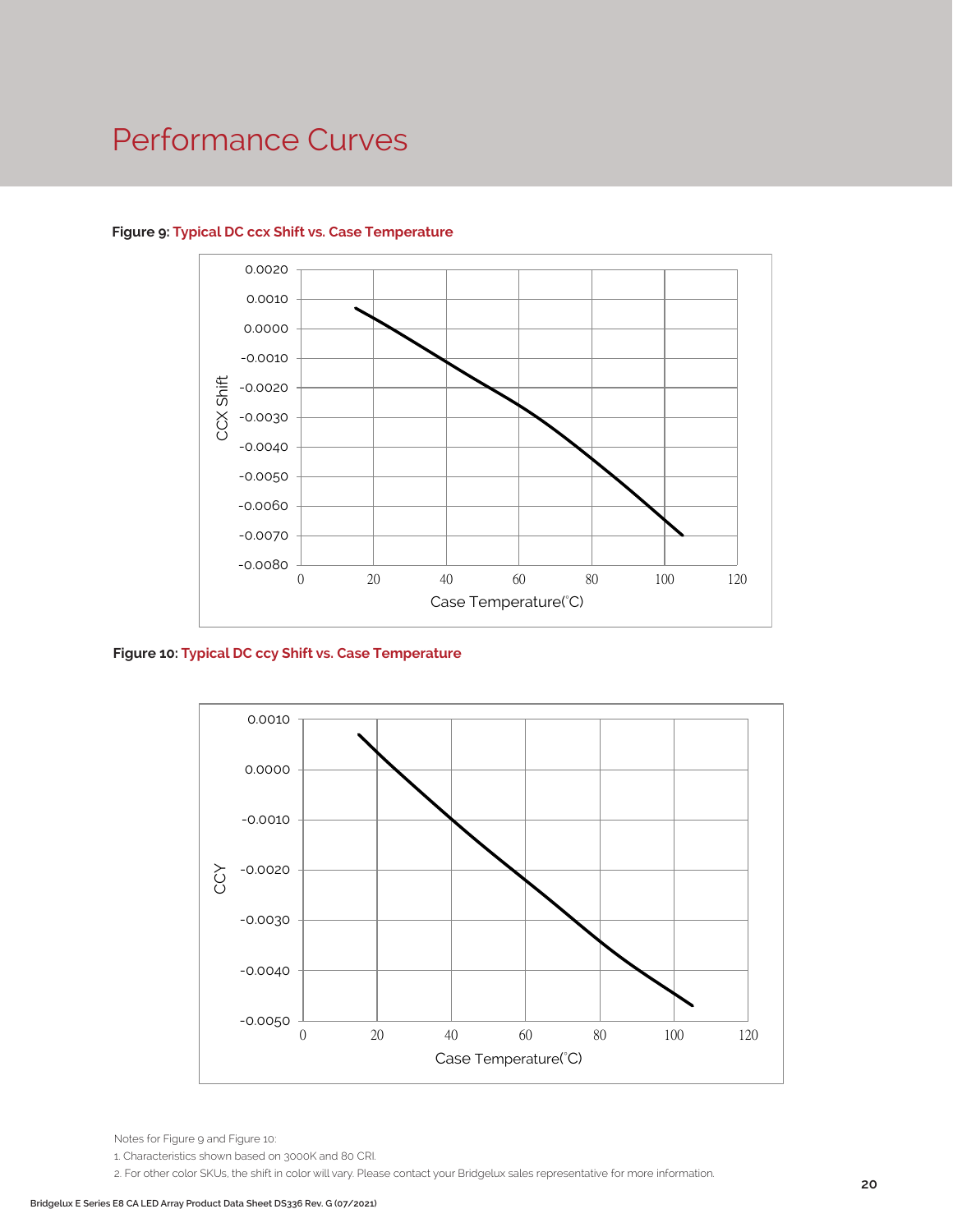# Typical Radiation Pattern



## **Figure 11: Typical Spatial Radiation Pattern**

Notes for Figure 11:

1. Typical viewing angle is 120°.

2. The viewing angle is defined as the off axis angle from the centerline where intensity is ½ of the peak value.

### **Figure 12: Typical Polar Radiation Pattern**

.

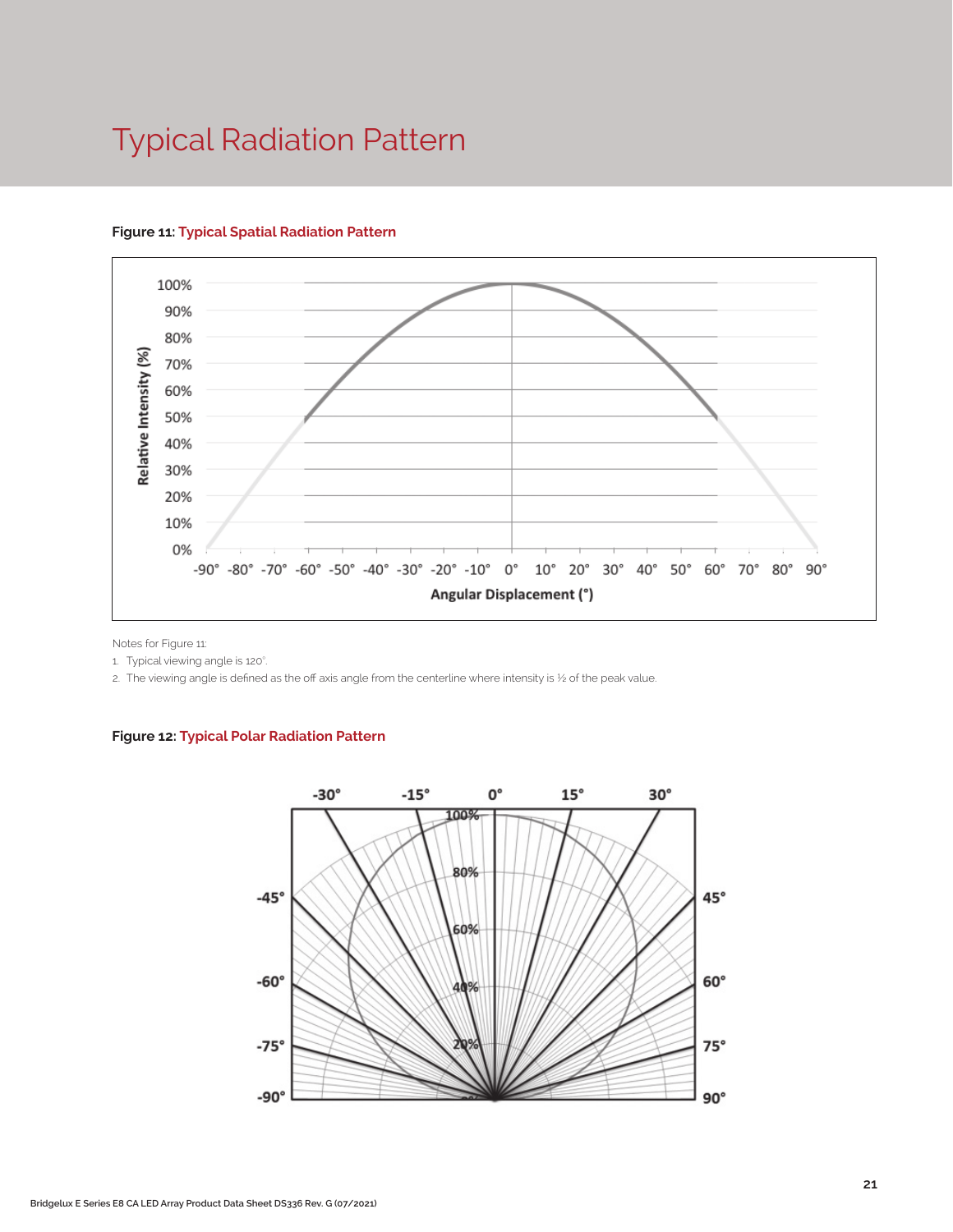# Typical Color Spectrum

## **Figure 13: Typical Color Spectrum**



Notes for Figure 13:

1. Color spectra measured at nominal current for Tj = Tc = 25°C.

2. Color spectra shown is 3000K and 80 CRI.

3. Color spectra shown is 4000K and 80 CRI.

4. Color spectra shown is 5000K and 70 CRI.

4. Color spectra shown is 6500K and 70 CRI.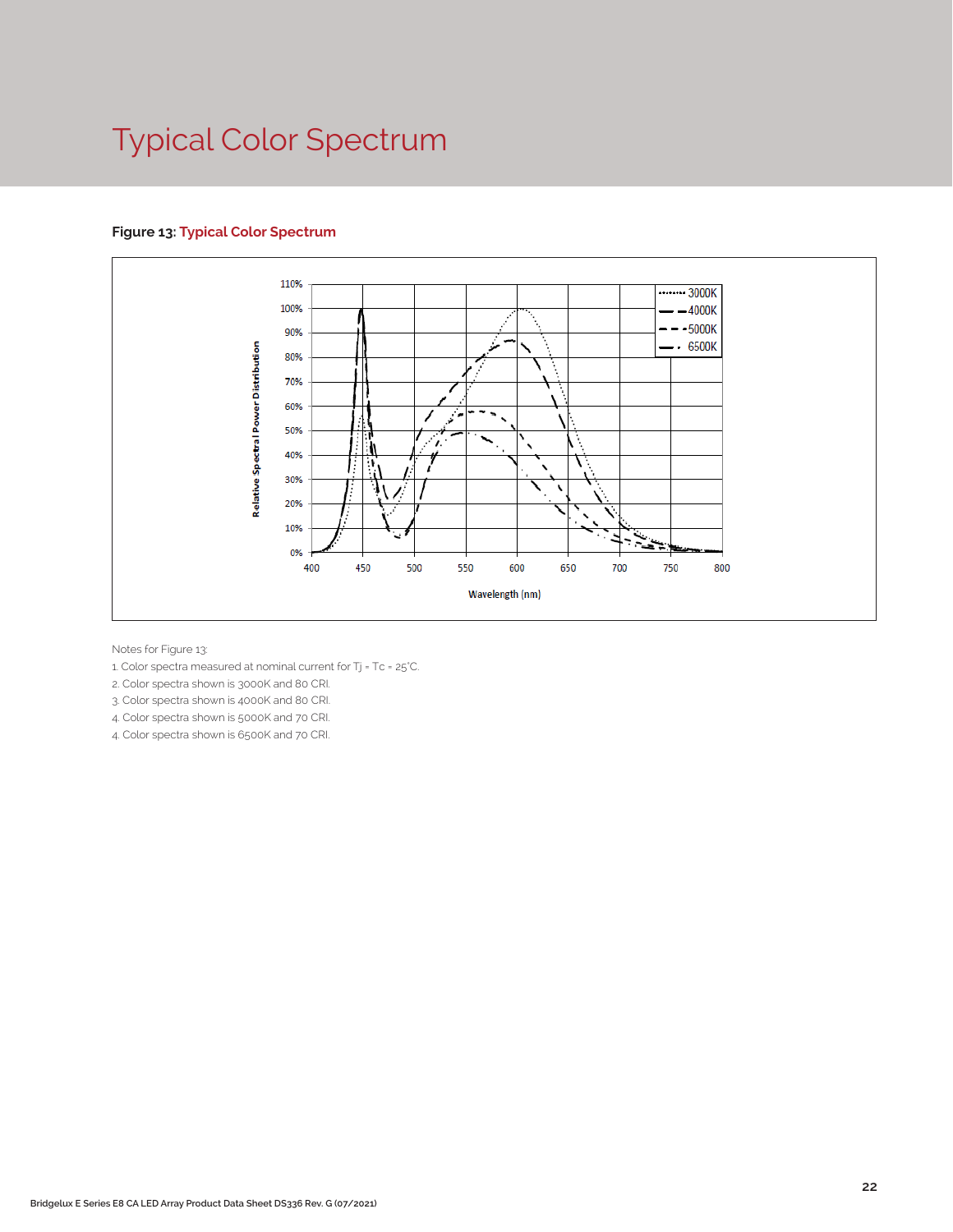# Operating Limits

## **Figure 14: Operating Limits**



## **Figure 15: Operating Limits**

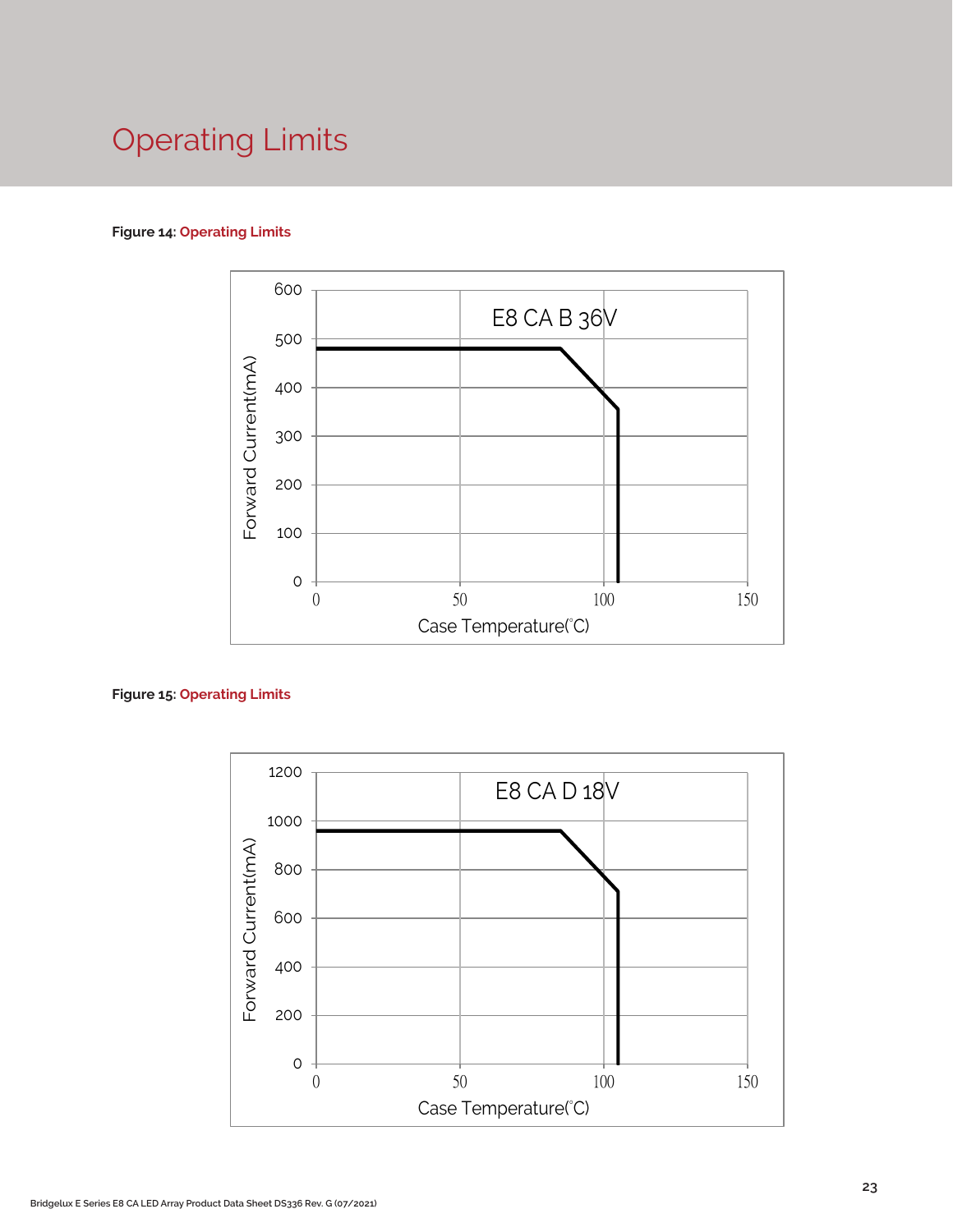# Operating Limits

## **Figure 16: Operating Limits**

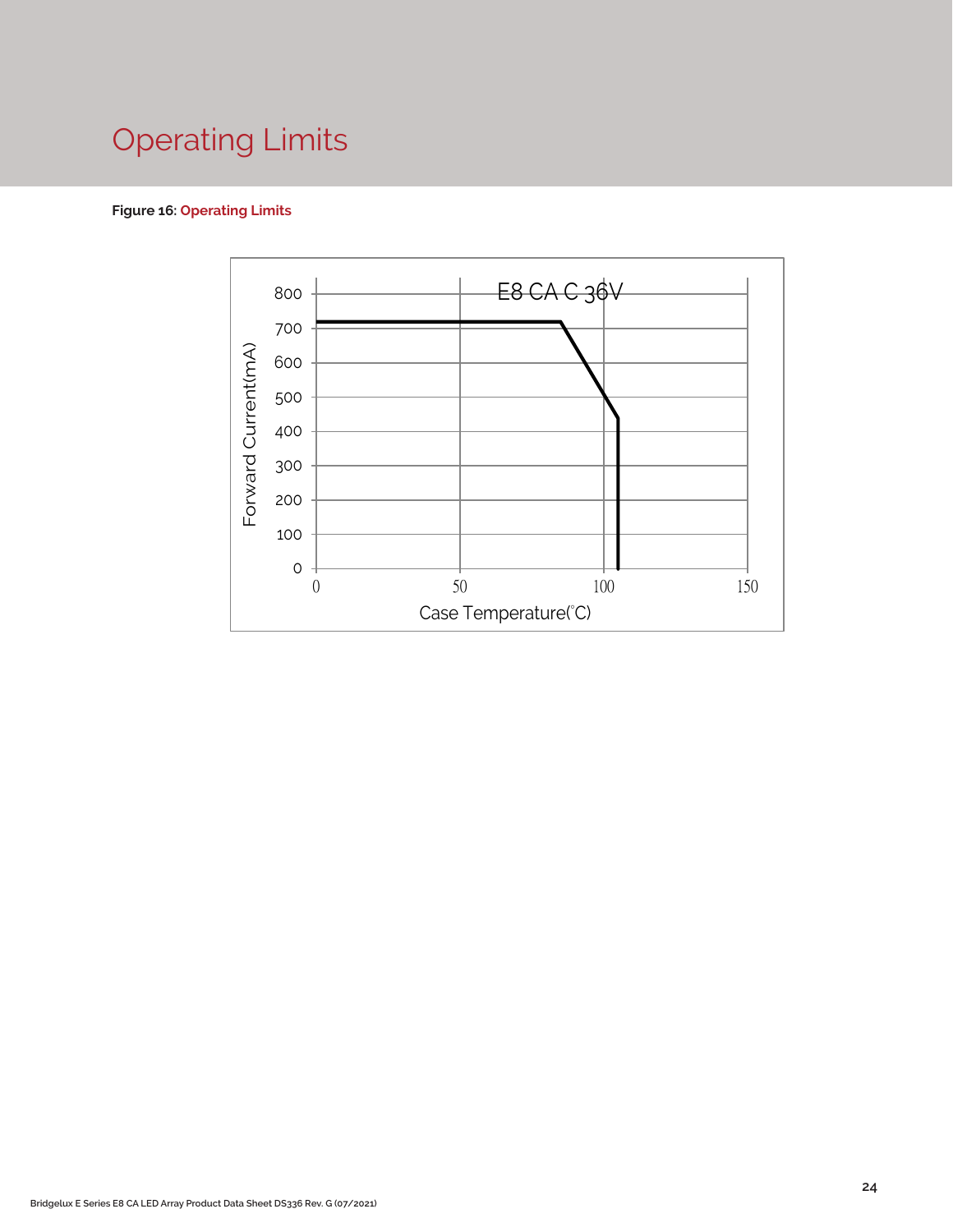# Color Binning Information

| <b>CCT</b> | <b>Center Point</b> |        | Degree | 3 step |             | 4 step       |             |
|------------|---------------------|--------|--------|--------|-------------|--------------|-------------|
|            | $\mathsf{x}$        | y      | (°)    | a      | $\mathsf b$ | $\mathsf{a}$ | $\mathbf b$ |
| 2700K      | 0.4578              | 0.4101 | 53.700 | 0.0081 | 0.0042      | N/A          | N/A         |
| 3000K      | 0.4338              | 0.403  | 53.217 | 0.0083 | 0.0041      | N/A          | N/A         |
| 3500K      | 0.4073              | 0.3917 | 54.000 | 0.0093 | 0.0041      | N/A          | N/A         |
| 4000K      | 0.3818              | 0.3797 | 53.717 | 0.0094 | 0.0040      | N/A          | N/A         |
| 5000K      | 0.3447              | 0.3553 | 59.617 | N/A    | N/A         | 0.0110       | 0.0047      |
| 5600K      | 0.3287              | 0.3417 | 59.060 | N/A    | N/A         | 0.0099       | 0.0042      |
| 6500K      | 0.3123              | 0.3282 | 58.567 | N/A    | N/A         | 0.0089       | 0.0038      |

## **Table 6:** xy Bin Coordinates and Associated Typical CCT

Notes for Table 6:

1. 2700K \3000K\3500K\4000K product is cold targeted to Tc = 25°C

2. 5000K \5600K\6500K product is hot targeted to Tc = 85°C

## **Table 7:** Warm and Neutral White xy Bin Coordinates and Associated Typical CCT

| <b>Bin Code</b>    | 2700K            | 3000K            | 3500K            | 4000K            |
|--------------------|------------------|------------------|------------------|------------------|
| 13 (3 SDCM)        | (2651K - 2794K)  | (2968K - 3136K)  | (3369K - 3586K)  | (3851K - 4130K)  |
| 12 (2 SDCM)        | (2674K - 2769K)  | (2995K - 3107K)  | (3404K - 3548K)  | (3895K - 4081K)  |
| Center Point (x,y) | (0.4578, 0.4101) | (0.4338, 0.403)1 | (0.4073, 0.3917) | (0.3818, 0.3797) |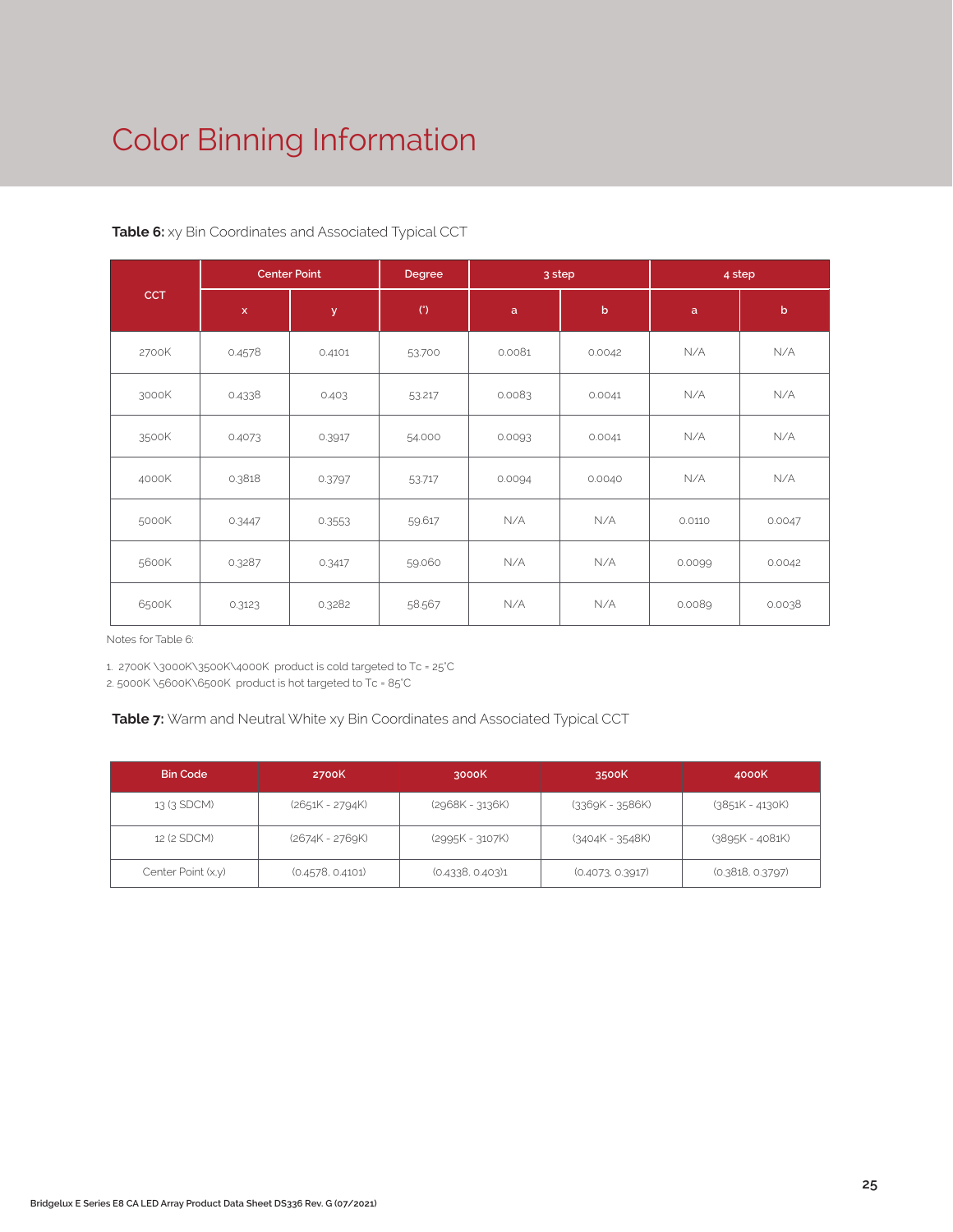# Color Binning Information

### **Figure 17: Graph of Test Bins in xy Color Space**



Notes for Figure 17:

1. DC Test Conditions at T $_{\rm c}$  = 85°C.

2. Bridgelux maintains a tolerance of ± 0.007 on x and y color coordinates in the CIE 1931 color space.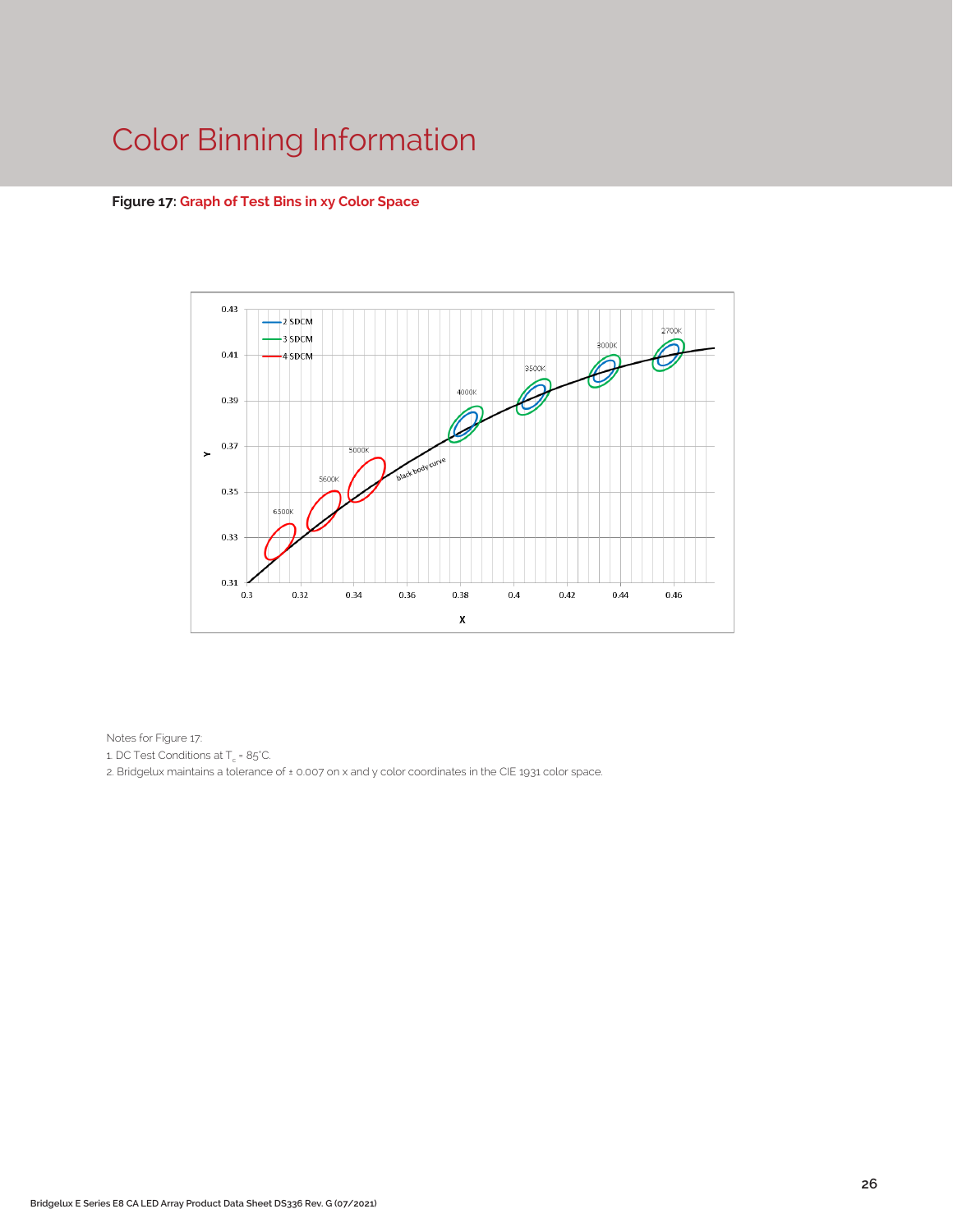# Mechanical Dimensions

### **Figure 18: Drawing for E8 CA LED Array**



Notes for Figure 18:

1. Bridgelux maintains a flatness of 0.10mm across the mounting surface of the array

- 2. Drawings are not to scale.
- 3. Drawing dimensions are in millimeters.
- 4. Unless otherwise specified, tolerances are ±0.13mm.

5. Solder pad labeled "+" denotes positive contact.

6. The optical center of the LED Array is nominally defined by the mechanical center of the array to a tolerance of ± 0.2mm.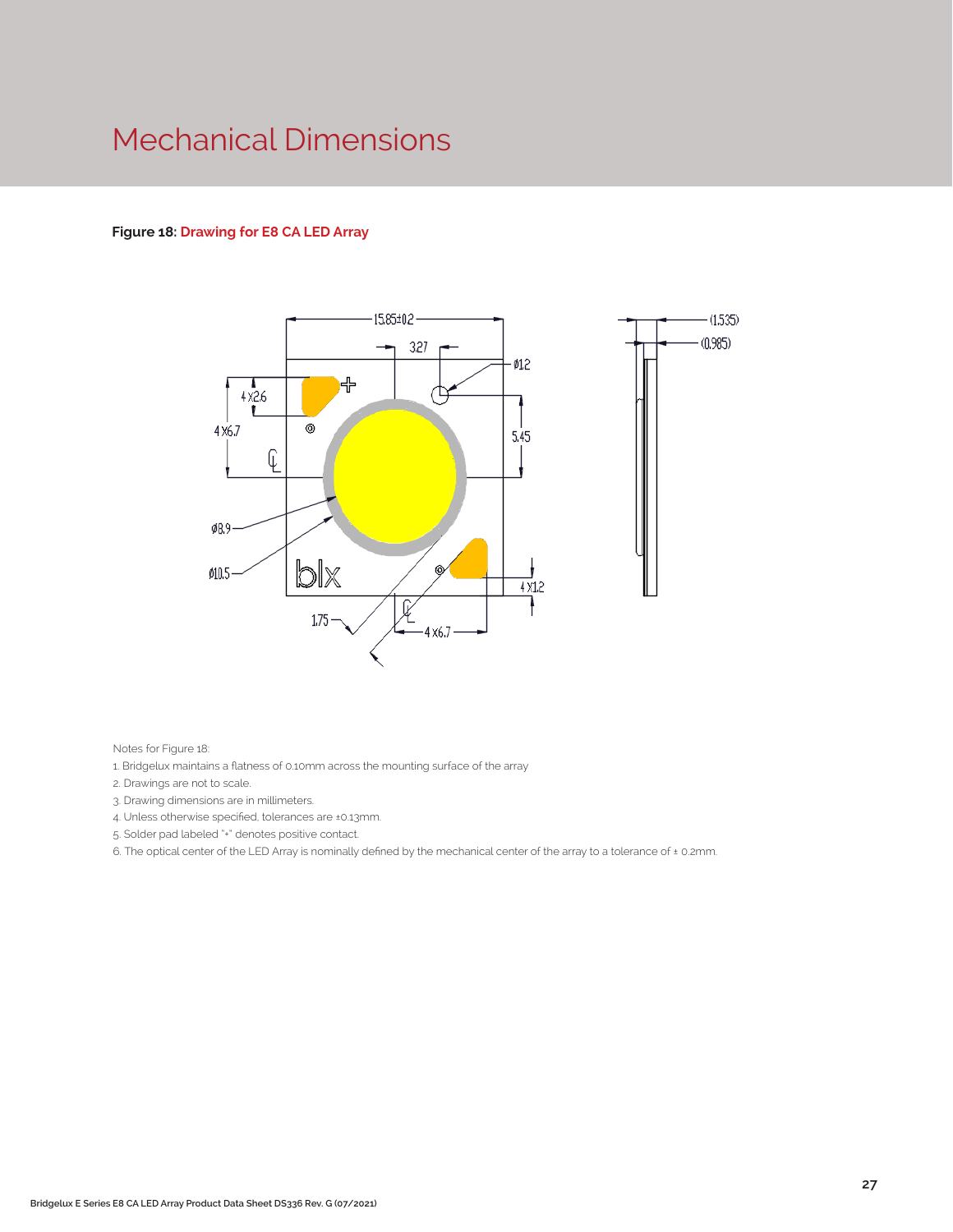# Packaging and Labeling

## **Figure 19: Packaging and Labeling**



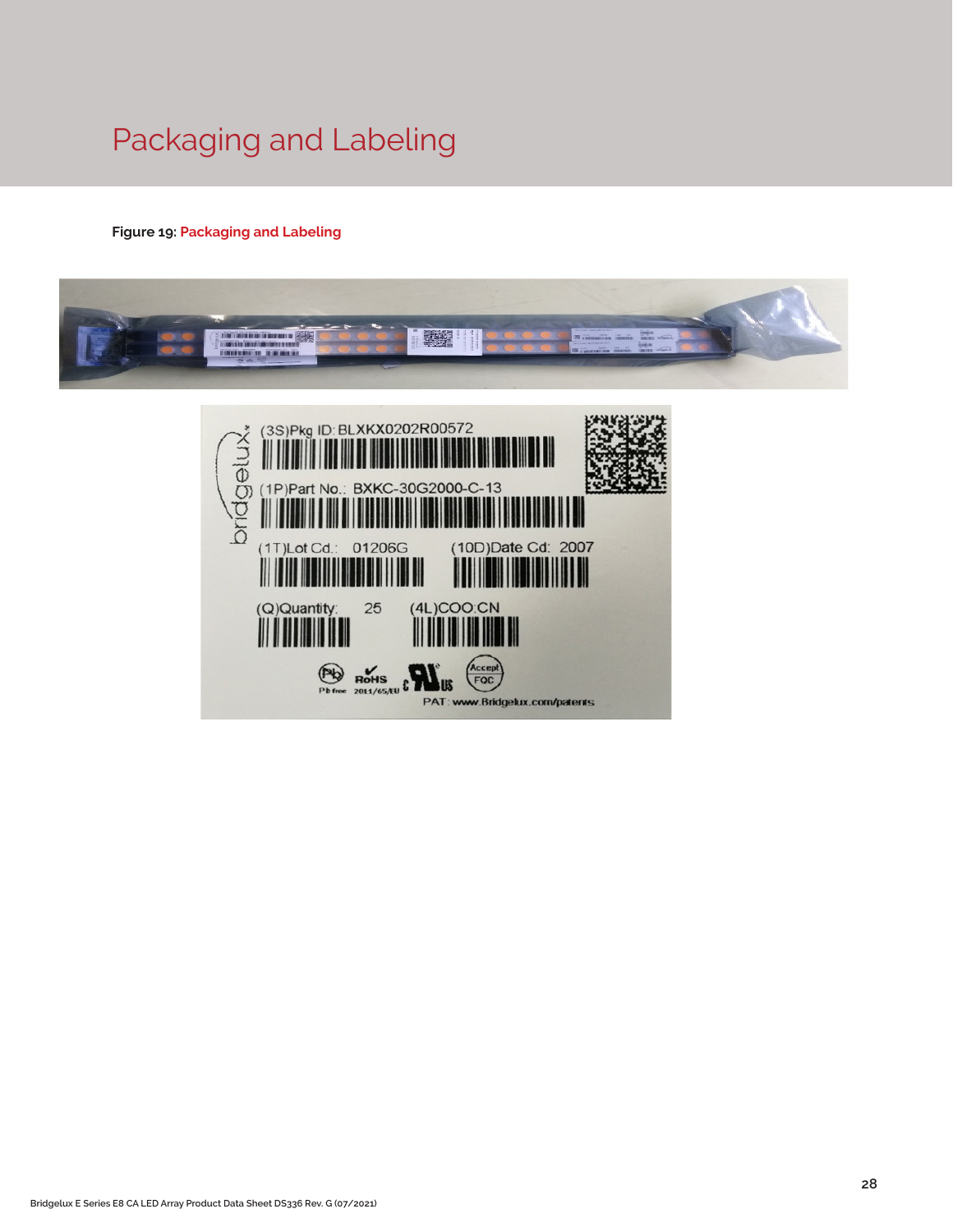# Packaging and Labeling

### **Figure 20: Laser Marking**

Bridgelux COB arrays have laser markings on the back side of the substrate to help with product identification. In addition to the product identification markings, Bridgelux COB arrays also contain markings for internal Bridgelux manufacturing use only. The image below shows which markings are for customer use and which ones are for Bridgelux internal use only. The Bridgelux internal manufacturing markings are subject to change without notice, however these will not impact the form, function or performance of the COB array.



Customer Use- 2D Barcode Scannable barcode provides product part number and other Bridgelux internal production information.

30E1501B 13 - Customer Use- Product part number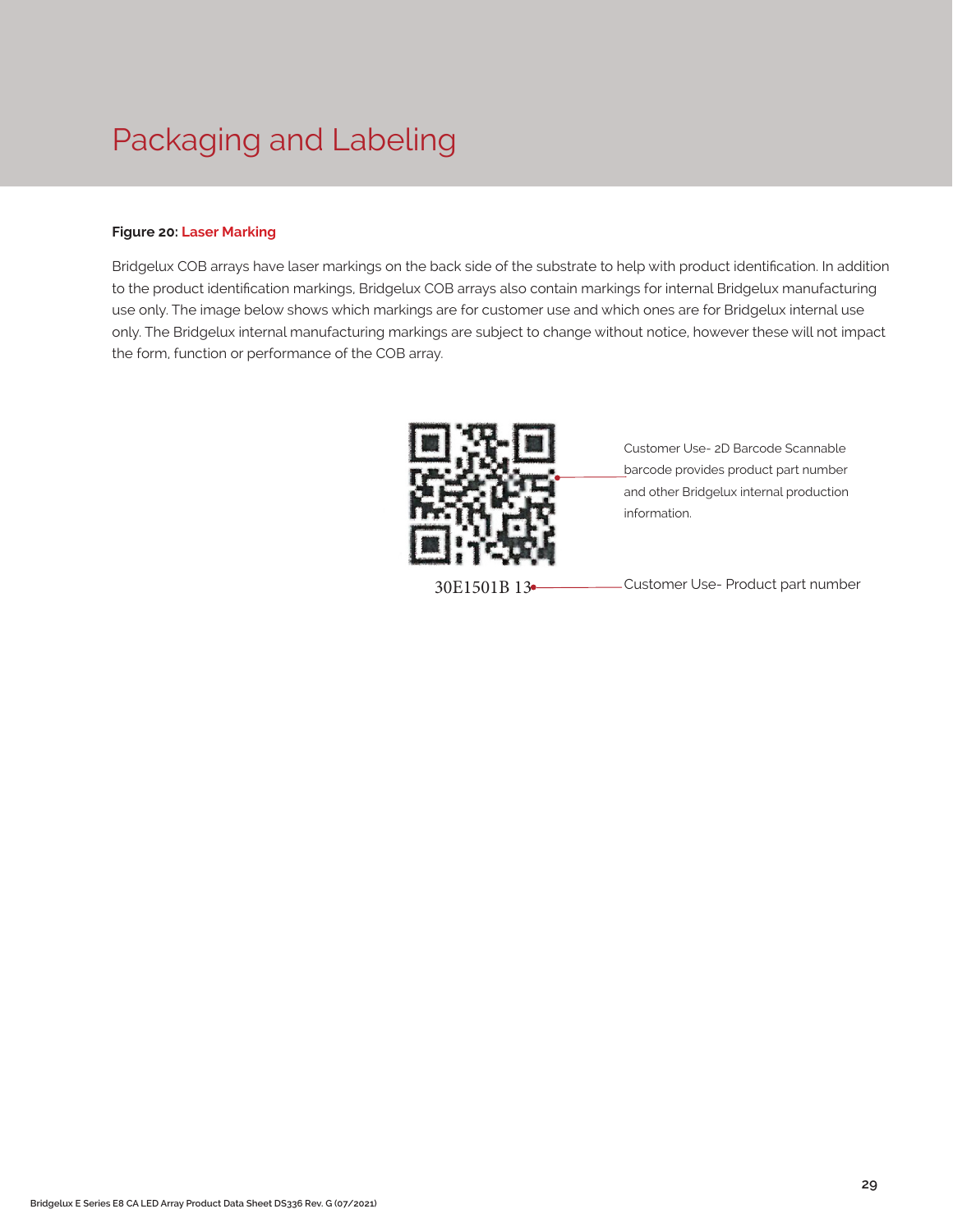# Design Resources

### **LM80**

LM80 testing has been completed and the LM80 report is now available.Please contact your Bridgelux sales representative for more information.

## **Precautions**

#### **CAUTION: CHEMICAL EXPOSURE HAZARD**

Exposure to some chemicals commonly used in luminaire manufacturing and assembly can cause damage to the LED array. Please consult Bridgelux Application Note AN31 for additional information.

#### **CAUTION: EYE SAFETY**

The Bridgelux E series LED array emits visible light, that, under certain circumstances, could be harmful to the eye. Proper safeguards must be used.

### **CAUTION: RISK OF BURN**

Do not touch the Bridgelux E series LED array during operation. Allow the array to cool for a sufficient period of time before handling. The Bridgelux E series LED array may reach elevated temperatures such that could burn skin when touched

## **CAUTION**

#### **CONTACT WITH LIGHT EMITTING SURFACE (LES)**

Avoid any contact with the LES. Do not touch the LES of the LED array or apply stress to the LES (yellow phosphor resin area). Contact may cause damage to the LED array.

Optics and reflectors must not be mounted in contact with the LES (yellow phosphor resin area). Use the mechanical features of the LED array housing, edges and/or mounting holes to locate and secure optical devices as needed.

## Disclaimers

#### **MINOR PRODUCT CHANGE POLICY**

The rigorous qualification testing on products offered by Bridgelux provides performance assurance. Slight cosmetic changes that do not affect form, fit, or function may occur as Bridgelux continues product optimization.

#### **STANDARD TEST CONDITIONS**

Unless otherwise stated, array testing is performed at the nominal drive current.